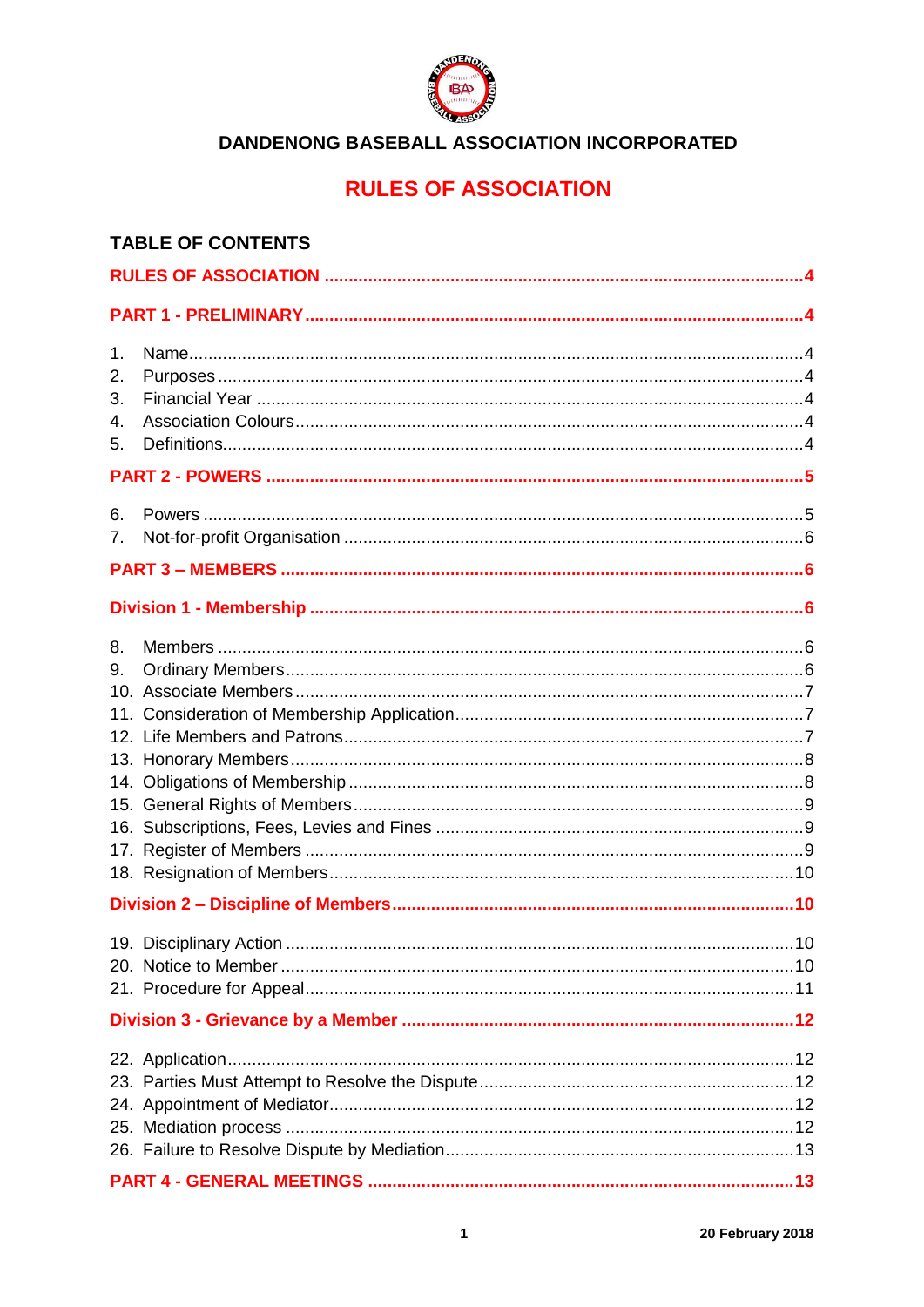

| Division 1 – Powers of the Board…………………………………………………………………………………18 |  |  |  |
|-------------------------------------------------------------------|--|--|--|
|                                                                   |  |  |  |
|                                                                   |  |  |  |
|                                                                   |  |  |  |
|                                                                   |  |  |  |
|                                                                   |  |  |  |
|                                                                   |  |  |  |
|                                                                   |  |  |  |
|                                                                   |  |  |  |
|                                                                   |  |  |  |
|                                                                   |  |  |  |
|                                                                   |  |  |  |
|                                                                   |  |  |  |
|                                                                   |  |  |  |
|                                                                   |  |  |  |
|                                                                   |  |  |  |
|                                                                   |  |  |  |
|                                                                   |  |  |  |
|                                                                   |  |  |  |
|                                                                   |  |  |  |
|                                                                   |  |  |  |
|                                                                   |  |  |  |
|                                                                   |  |  |  |
|                                                                   |  |  |  |
|                                                                   |  |  |  |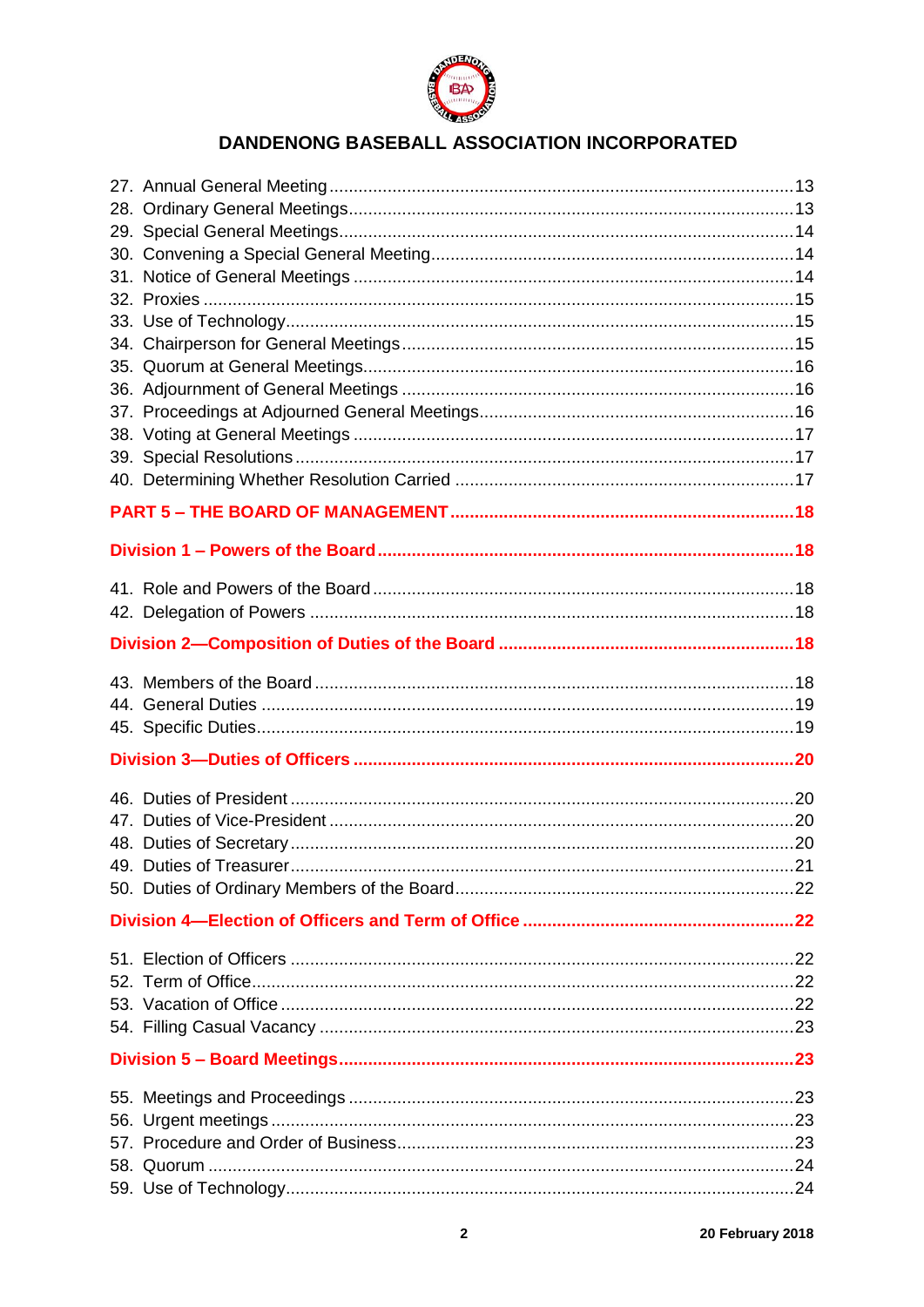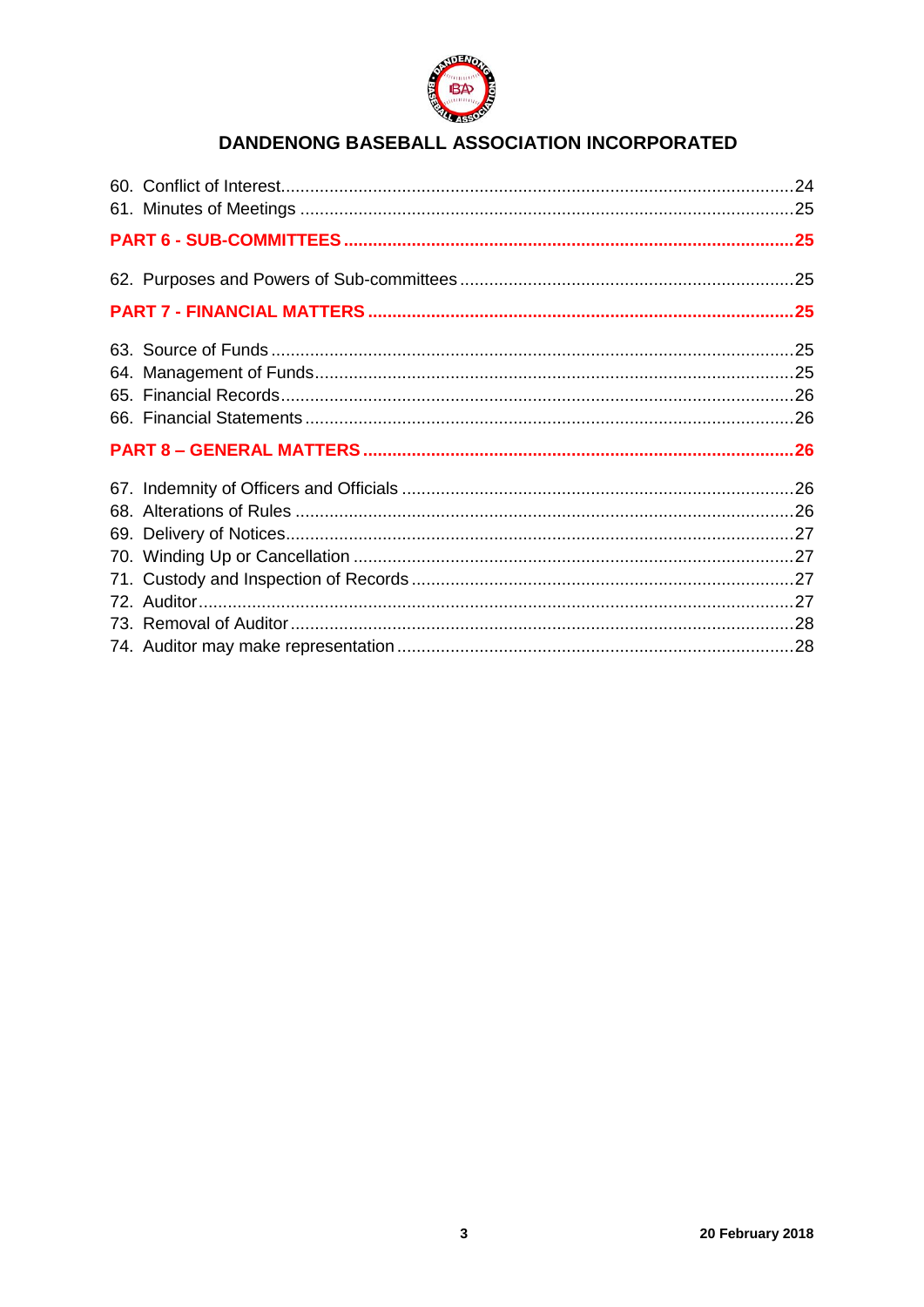

## <span id="page-3-0"></span>**RULES OF ASSOCIATION**

## <span id="page-3-1"></span>**PART 1 - PRELIMINARY**

## <span id="page-3-2"></span>**1. Name**

The name of the incorporated association is the "Dandenong Baseball Association Incorporated".

#### <span id="page-3-3"></span>**2. Purposes**

The purposes of the association are:

- (1) To encourage and promote the game of baseball;
- (2) To conduct, control and administer baseball and variations of competitions and matches between members, and competitions and matches involving members or representative teams of the Association and any other body which the Association is directly or indirectly affiliated with or a member of;
- (3) To encourage, hold, join in, and contribute to the promotion of other sporting activities and social interaction involving members;
- (4) To control and administer exhibitions, other sporting activities and social interaction held under the auspices of the Association; and
- (5) To affiliate with, liaise with, establish, promote, or assist in the establishment of, any other body whose purposes are similar to those of the Association, or which may be reasonably considered to be beneficial to the Association, its members, or the cause of baseball.

#### <span id="page-3-4"></span>**3. Financial Year**

The financial year of the association is each period of 12 months ending on 31 October.

#### <span id="page-3-5"></span>**4. Association Colours**

The colours of the Association shall be red and black.

#### <span id="page-3-6"></span>**5. Definitions**

In these Rules and the By-laws, unless the contrary intention appears:

*absolute majority of the Board*, means a majority of the officers currently holding office and entitled to vote at the time (as distinct from a majority of officers present at a Board meeting);

Act means the *Associations Incorporation Reform Act 2012* (Vic) or any other act under which the Association may be incorporated from time to time;

*associate member* means a member referred to in sub-rule 8(b);

*Association* means the Dandenong Baseball Association Incorporated;

*baseball* means the game as played under the official rules of baseball as adopted by the Australian Baseball Federation and modified in the By-laws to these Rules;

*Board* means the Board of Management of the Association as specified in Part 5 of these Rules; *By-law* means any By-law, policy, code or competition rule made in accordance with rule 45; *competition* means a baseball competition under the control of the Association;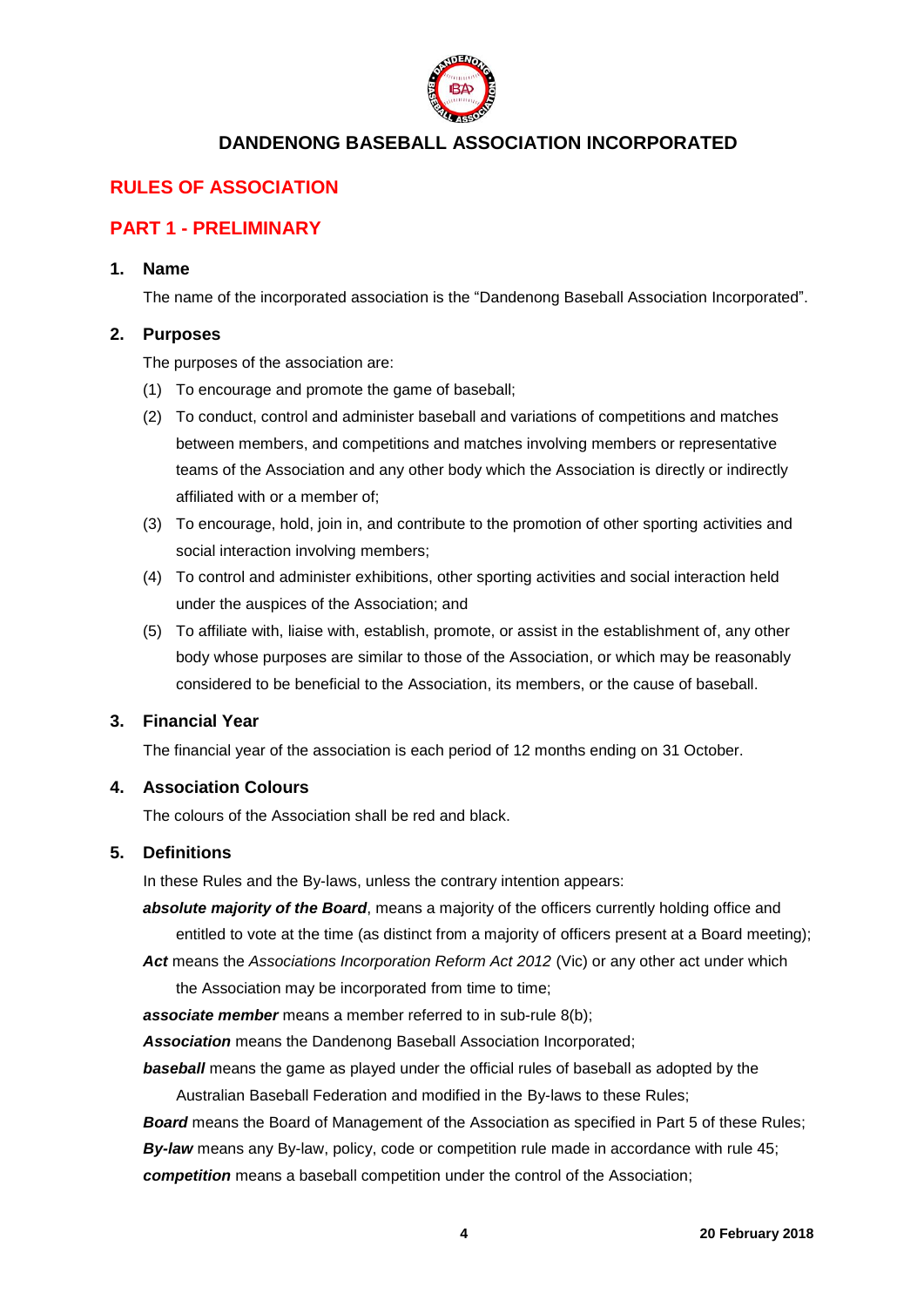

*delegate* means the natural person elected or appointed proxy by an ordinary member or

associate member to represent it at any meeting of the Association;

*financial year* means the means the 12 month period specified in rule 3;

*general meeting* means a means a general meeting of the members of the Association

convened in accordance with Part 4 of these Rules;

*honorary member* means a member referred to in sub-rule 8(e);

*life member* means a member referred to in sub-rule 8(c);

*member* means a member under Part 3 of these Rules;

*member eligible to vote* means means a member who under sub-rule 15(2) is entitled to vote at a general meeting;

*officer* means a person elected or appointed to the Board in accordance with rule 51 or rule 54; *official* means any administrator, coach, umpire, team manager, scorer, statistician or other

person who has been appointed an official of the Association;

*ordinary member* means a member referred to in sub-rule 8(a);

**patron** means a member referred to in sub-rule 8(d);

- *player* means any person who is registered as a player with an ordinary member or associate member;
- *present* means present at the meeting either in person, or by delegate, or by proxy appointed under rule 32, or by the use of technology in accordance with rules 33 and 59;

*purposes* means the purposes of the Association set out in rule 2;

*Registrar* means the Registrar of Incorporated Associations;

*Regulation* means a Regulation made under the Act;

*Rules* means the Rules of Association of the Association;

*special business* means business that may only be resolved by a special resolution;

**special resolution** means a special resolution of the members passed at a general meeting of the Association in accordance with the Act;

**sub-committee** means a sub-committee appointed under rule 42;

## <span id="page-4-0"></span>**PART 2 - POWERS**

#### <span id="page-4-1"></span>**6. Powers**

- (1) Subject to the Act, the Association has power to do all things incidental or conducive to achieve its purposes.
- (2) Without limiting sub-rule (1), the Association may:
	- (a) acquire, hold and dispose of real or personal property;
	- (b) open and operate accounts with financial institutions;
	- (c) invest its money in any security in which trust monies may lawfully be invested;
	- (d) raise and borrow money on any terms and in any manner as it thinks fit;
	- (e) secure the repayment of money raised or borrowed, or the payment of a debt or liability;
	- (f) appoint agents to transact business on its behalf; and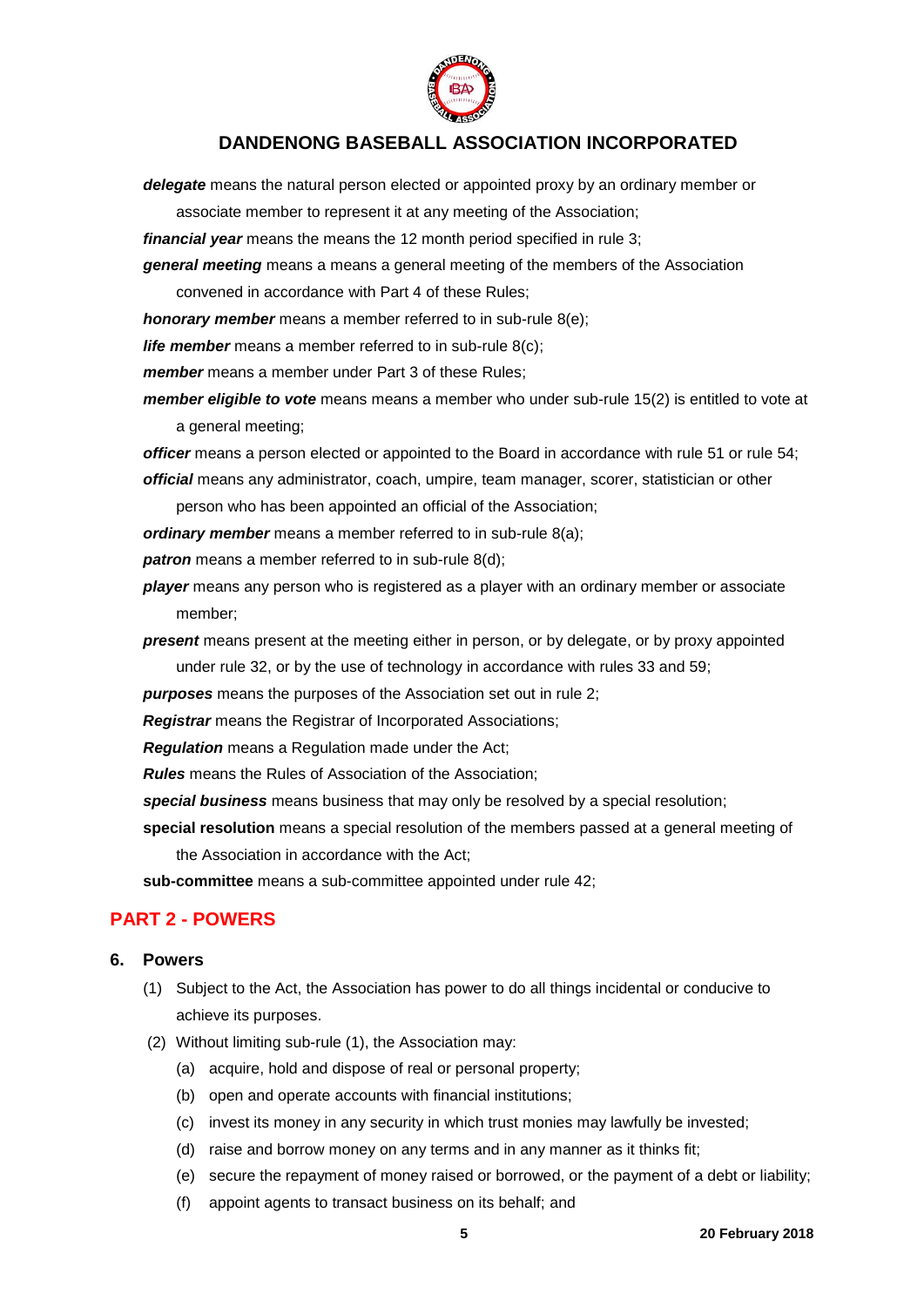

- (g) enter into any other contract it considers necessary or desirable.
- (3) The Association may only exercise its powers and use its income and assets (including any surplus) for its purposes.

### <span id="page-5-0"></span>**7. Not-for-profit Organisation**

- (1) The Association is a not-for-profit organisation and may not distribute any surplus, income or assets directly or indirectly to its members.
- (2) Sub-rule (1) does not prevent the Association from:
	- (a) reimbursing expenses properly incurred by the member; or
	- (b) paying for goods or services provided by the member;

providing the payment is done in good faith on terms no more favourable than if the member was not a member.

## <span id="page-5-1"></span>**PART 3 – MEMBERS**

## <span id="page-5-2"></span>**Division 1 - Membership**

#### <span id="page-5-3"></span>**8. Members**

The members of the Association shall comprise:

- (a) *ordinary members*, being those clubs admitted to membership under rules 9 and 11;
- (b) *associate members*, being those clubs admitted to membership under rules 10 and 11;
- (c) *life members*, being those persons elected to membership under sub-rule 12(a);
- (d) *patrons*, those persons elevated in membership under sub-rule 12(2);
- (e) *honorary members*, being those persons appointed as members under rule 13; and
- (f) *officers of the Association*, being those persons referred to in rule 43.

## <span id="page-5-4"></span>**9. Ordinary Members**

- (1) Any incorporated not-for-profit club in the State of Victoria that desires to enter all of its winter baseball teams in competitions under the control of the Association may apply for membership as an ordinary member of the Association.
- (2) Not withstanding sub-rule (1), a club will not be denied membership solely because it enters a winter team in the competition of another baseball association where the Association does not have an equivalent competition.
- (3) The application must be lodged in writing with the Secretary (or such other person as prescribed by the Board from time to time).
- (4) The application:
	- (a) must state that the applicant club:
		- (i) wishes to become an ordinary member of the Association; and
		- (ii) is an incorporated not-for-profit club; and
		- (iii) supports the purposes of the Association; and
		- (iv) agrees to comply with the Association's Rules; and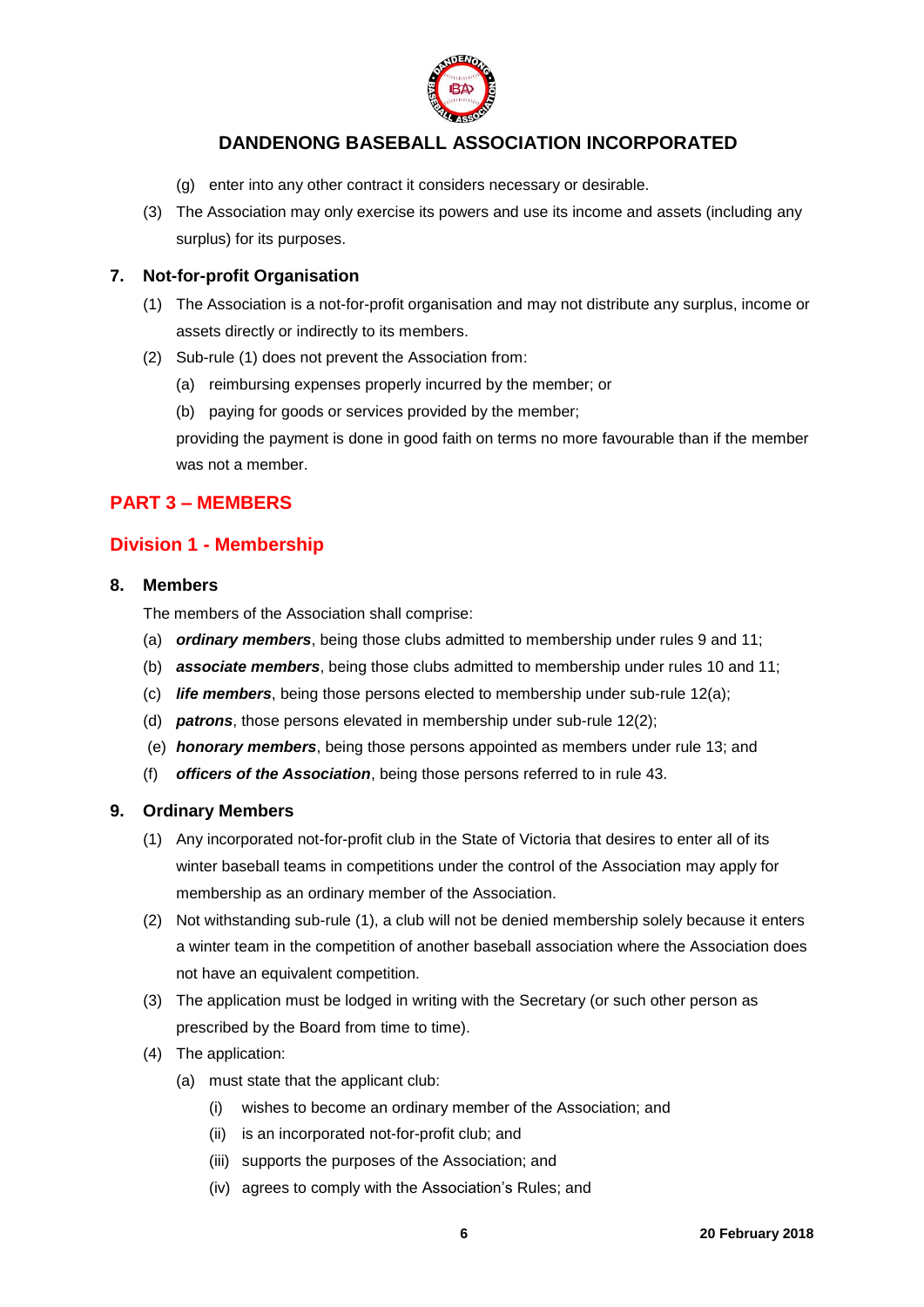

- (b) must be signed by the secretary of the applicant club; and
- (c) include a copy of the applicant's rules of association; and
- (d) include details of the applicant's home ground and the facilities available there; and
- (e) be accompanied by a declaration that the applicant is solvent.

#### <span id="page-6-0"></span>**10. Associate Members**

- (1) Any incorporated not-for-profit club in the State of Victoria that desires to enter baseball teams in competitions under the control of the Association, but is not eligible to be an ordinary member under rule 9, may apply for membership as an associate member of the Association.
- (2) The application must be lodged in writing with the Secretary (or such other person as prescribed by the Board from time to time).
- (3) The application:
	- (a) must state that the applicant club:
		- (i) wishes to become an associate member of the Association; and
		- (ii) is an incorporated not-for-profit club; and
		- (iii) supports the purposes of the Association; and
		- (iv) agrees to comply with the Association's Rules; and
	- (b) must be signed by the secretary of the applicant club; and
	- (c) include a copy of the applicant's rules of association; and
	- (d) include details of the applicant's home ground and the facilities available there; and
	- (e) be accompanied by a declaration that the applicant is solvent.

## <span id="page-6-1"></span>**11. Consideration of Membership Application**

- (1) The Association may resolve to accept or reject an application for ordinary membership or associate membership without providing any reason for such acceptance or rejection.
- (2) Where the Association accepts an application, the applicant shall become a member or associate member as appropriate. Membership of the Association shall be deemed to commence upon acceptance of the application by the Association and payment of the annual membership fee. The Secretary shall amend the Register of Members accordingly upon receipt of the annual membership fee.
- (3) Where the Association rejects an application, all amounts forwarded with the application shall be refunded and the application shall be deemed rejected by the Association.

## <span id="page-6-2"></span>**12. Life Members and Patrons**

(1) Life Members

Notwithstanding anything else contained in these Rules:

(a) Where the Board unanimously resolves that a natural person has given service to the Association and/or the game of baseball over a period of not less than ten years and which warrants special recognition, it shall cause a citation to be prepared and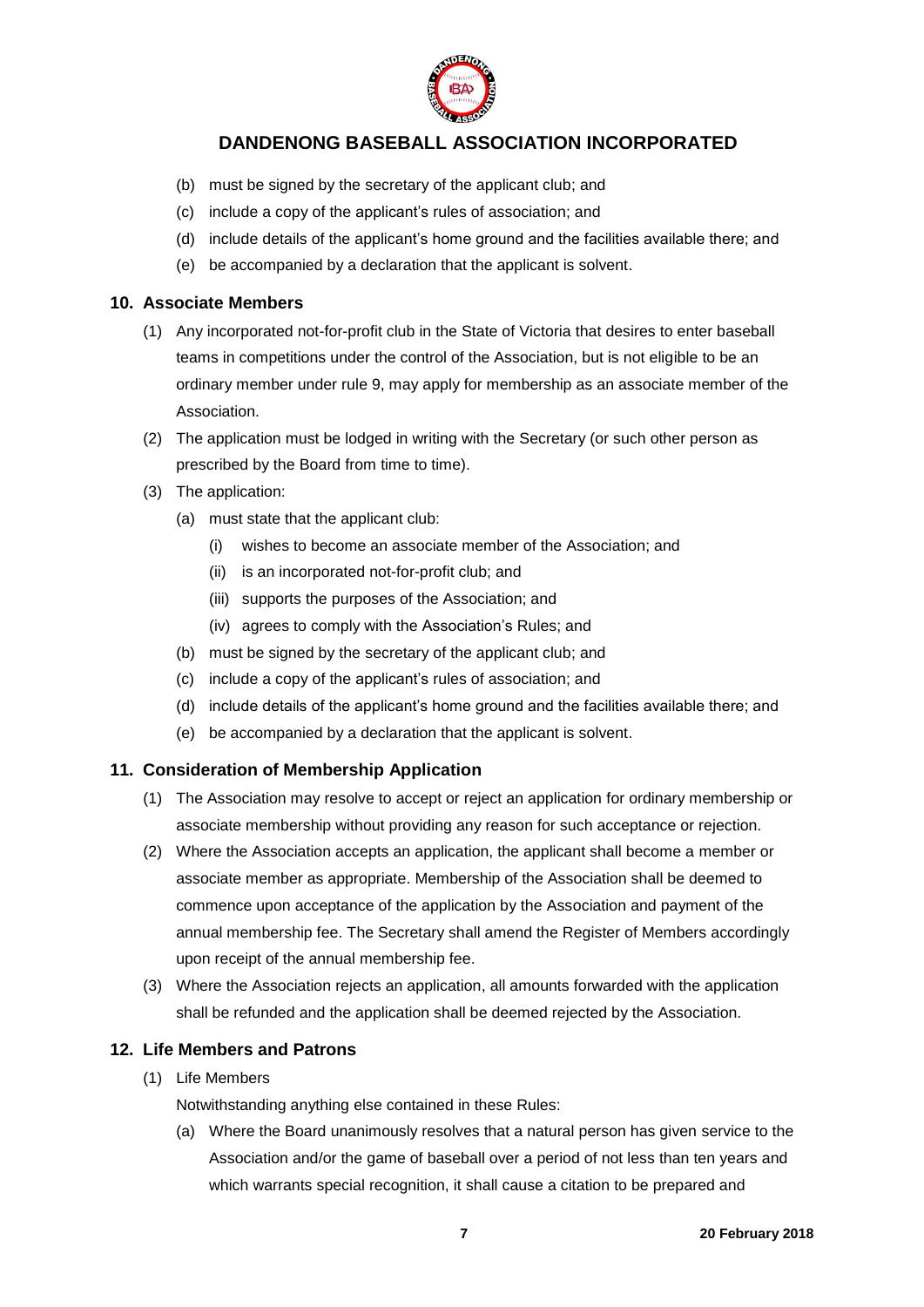

forwarded to each member entitled to vote. At the next ensuing annual general meeting it shall be in order for a motion to be moved without notice that the person referred to in the citation be elected a life member. When not less than two-thirds of the members entitled to vote present vote approving the resolution the person shall be elected a life member.

(b) Life members of the antecedent unincorporated association known as the "Dandenong Baseball Association" shall be life members of the Association.

#### (2) Patrons

Notwithstanding anything else contained in these Rules:

- (a) Where the Board unanimously resolves that a life member has continued to give service to the Association and/or the game of baseball for a further period of not less than ten years and which warrants additional special recognition, it shall cause a citation to be prepared and forwarded to each member entitled to vote. At the next ensuing annual general meeting it shall be in order for a motion to be moved without notice that the life member referred to in the citation be elected a patron. When not less than two-thirds of the members entitled to vote present vote approving the resolution the life member shall be elected a patron.
- (b) Trustees of the antecedent unincorporated association and known as the "Dandenong Baseball Association" shall be patrons of the Association, as shall trustees of the Association prior to these amendments.
- (3) Life members and patrons are exempt from membership fees.

## <span id="page-7-0"></span>**13. Honorary Members**

Notwithstanding anything contained in these Rules:

- (1) Where the Board unanimously resolves that a person, who is not otherwise a member of the Association, is providing valuable service to the Association that warrants recognition, it may resolve to appoint that person an honorary member for a period not exceeding the end of the annual general meeting after they were appointed.
- (2) Honorary members are exempt from membership fees.

## <span id="page-7-1"></span>**14. Obligations of Membership**

- (1) Members acknowledge and agree that, they will:
	- (a) generally, have regard to the purposes of the Association;
	- (b) do all that is reasonably necessary to enable the purposes of the Association to be achieved;
	- (c) act in good faith and loyalty to ensure the maintenance and enhancement of the Association and the sport of baseball, its interests standards quality and reputations, for the collective mutual benefit of the members and the sport of baseball;
	- (d) at all times operate with and promote, mutual trust and confidence between the Association and the members in pursuit of these purposes;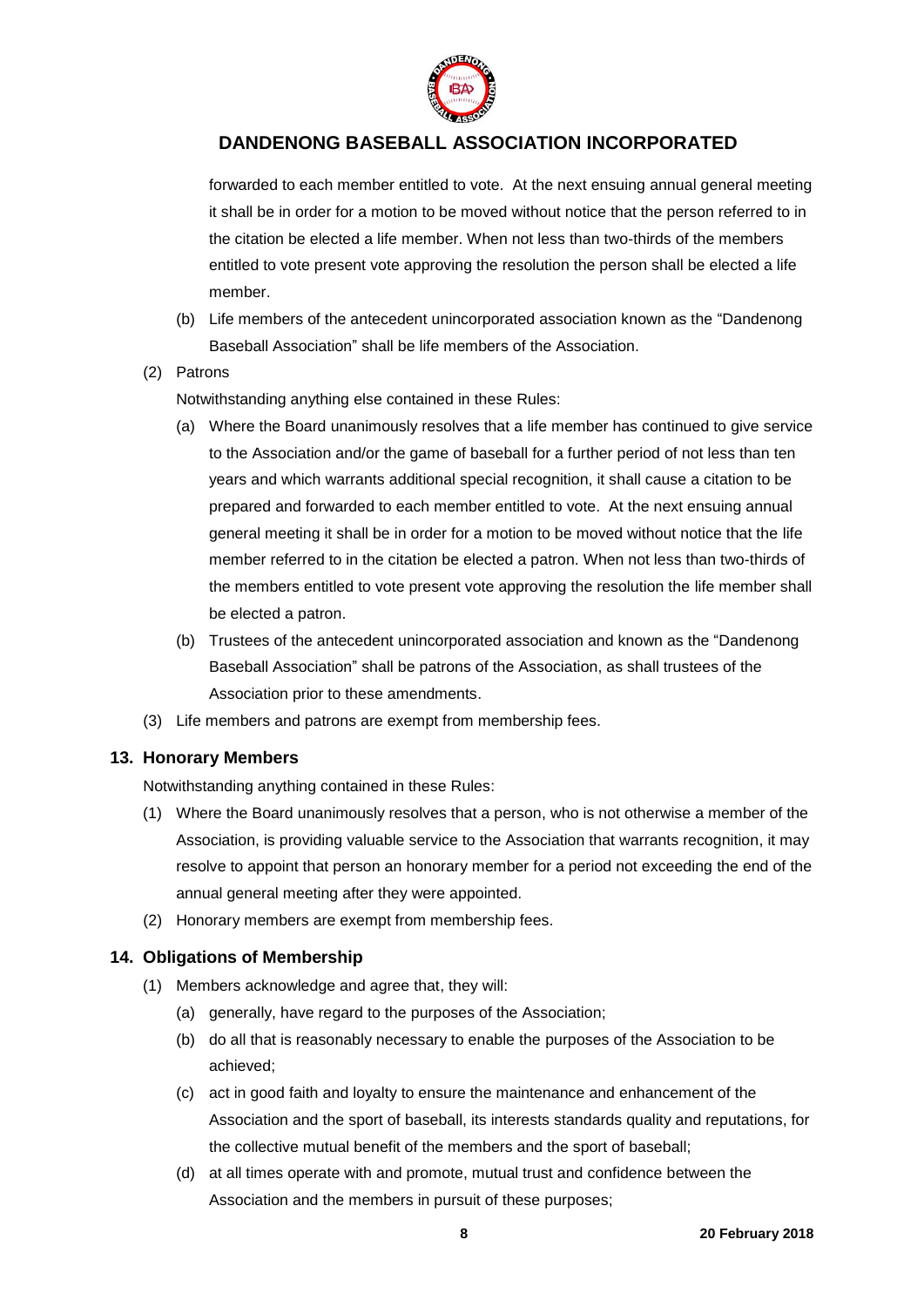

- (e) be and remain solvent; and
- (f) abide by these Rules and the By-laws.
- (2) Ordinary members and associate members further agree that, they will:
	- (a) be and remain incorporated;
	- (b) elect or appoint a delegate to represent it at general meetings of the Association;
	- (c) provide the Association with such information as the Association may reasonably request including copies of their financial reports and statements, annual report and other associated documents within thirty (30) days of such request; and
	- (d) apply their property and capacity solely in pursuit of their own purposes and/or the purposes of the Association and the sport of baseball.

#### <span id="page-8-0"></span>**15. General Rights of Members**

- (1) A member of the Association who is entitled to vote has the right:
	- (a) to receive notice of general meetings and of proposed special resolutions in the manner and time prescribed by these Rules; and
	- (b) to submit items of business for consideration at a general meeting; and
	- (c) to attend and be heard at general meetings; and
	- (d) to vote at a general meeting; and
	- (e) as provided in rule 68, have reasonable access to the register of members, minutes of general meetings, the financial records, books, securities and any other relevant document of the Association, including minutes of Board meetings.
- (2) A member is entitled to vote if:
	- (a) the member is a member other than an associate member or honorary member; and
	- (b) more than ten (10) business days have passed since they became a member of the Association; and
	- (c) their membership rights are not suspended for any reason.

## <span id="page-8-1"></span>**16. Subscriptions, Fees, Levies and Fines**

- (1) The amounts of the annual membership subscriptions, fees, levies and fines of the Association, and the time and manner of their payment shall be determined by the Board from time to time.
- (2) Any member who has not paid all amounts due and payable by them shall, subject to the Board's discretion, have all rights under these Rules suspended from the expiry of the time prescribed for payment of those monies. Such suspension of rights shall remain until such time as the monies are fully paid or otherwise at the Board's discretion.
- (3) A member may not resign from the Association until it has paid all monies due and payable to the Association.

## <span id="page-8-2"></span>**17. Register of Members**

(1) The Secretary shall keep and maintain a Register of Members.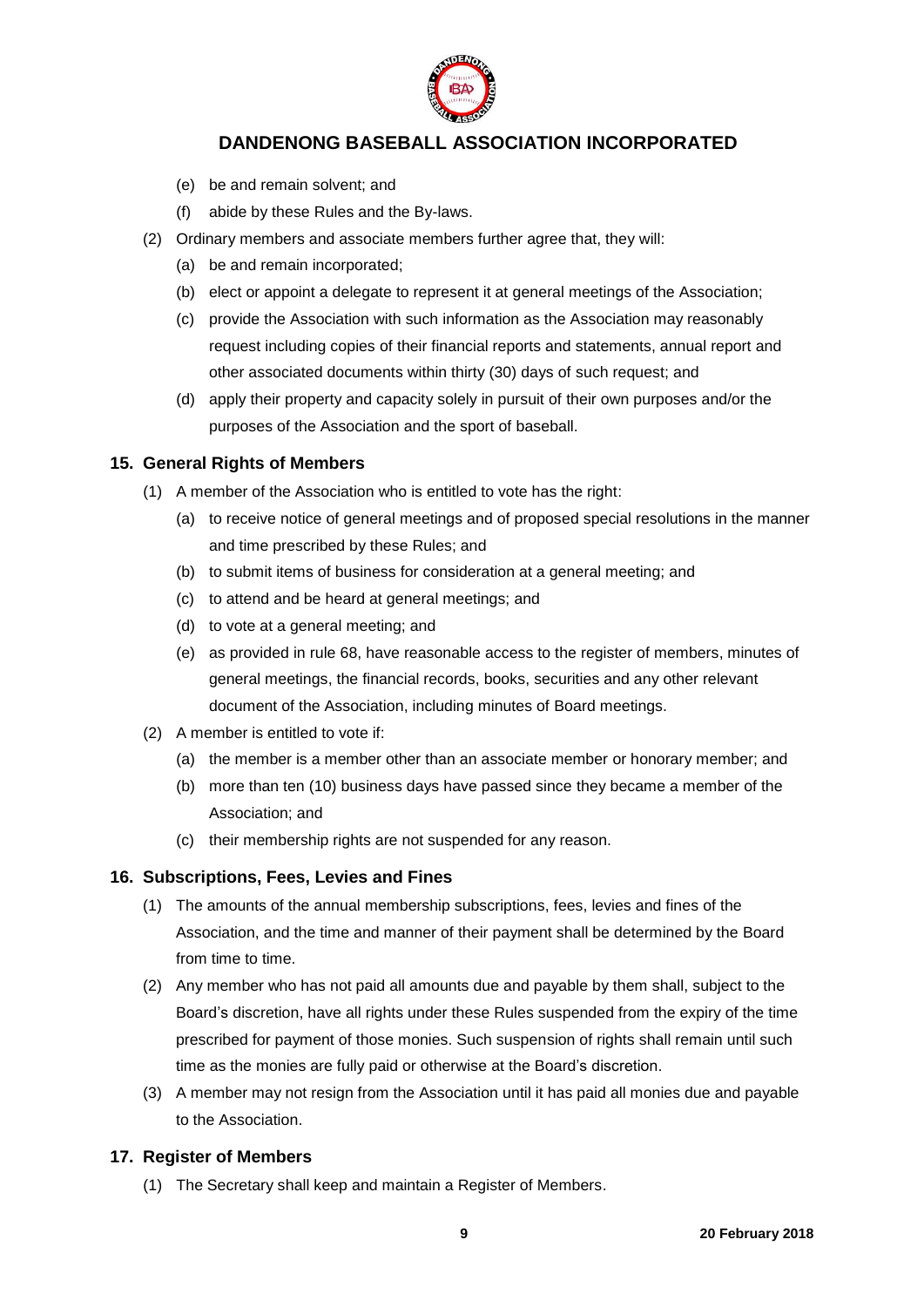

- (2) The Register must contain the following information about each Member:
	- (a) their name and address;
	- (b) their category of membership;
	- (c) their date of admission; and
	- (d) in the case of an ordinary member or associate member the number of senior baseball teams entered in all Association competitions during the current financial year.
- (3) The date on which a member ceases to be a member must be entered in the Register within fourteen (14) days after that date.
- (4) The Register shall be available for inspection by members at the address of the Secretary.

#### <span id="page-9-0"></span>**18. Resignation of Members**

- (1) A member who has paid all monies due and payable by them to the Association may resign from the Association by first giving one (1) calendar month's notice of their intention to resign in writing to the Secretary.
- (2) Upon the expiration of the notice given under sub-rule (1) the member shall cease to be a member, and the Secretary shall record that fact as per sub-rule 17(3).

## <span id="page-9-1"></span>**Division 2 – Discipline of Members**

#### <span id="page-9-2"></span>**19. Disciplinary Action**

- (1) If the Board or a general meeting determines that a member has:
	- (a) failed to comply with the Association's Rules or By-laws; or
	- (b) refuses to support the purposes of the Association; or
	- (c) been guilty of conduct unbecoming a member or prejudicial to the interest of the Association or the game of baseball;

it may by resolution, provisionally:

- (i) expel them from the Association: or
- (ii) suspend them from membership for a specified period; and/or
- (iii) fine them; and/or
- (iv) enforce the action recommended in the By-laws; and/or
- (v) undertake such other action as the Board deems appropriate.

#### <span id="page-9-3"></span>**20. Notice to Member**

- (1) Where the Board passes the resolution under rule 19, and it does not relate solely to a fine or suspension specified in the By-laws, the Secretary must cause to be served on the member a notice in writing:
	- (a) setting out the Board's resolution and the grounds on which it is based; and
	- (b) stating that they may appeal the Board's decision at a general meeting of members, by lodging a notice in writing containing the grounds for appeal with the Secretary within fourteen (14) days of receiving the notice of the Boards resolution.
	- (c) stating that if they exercise their right of appeal: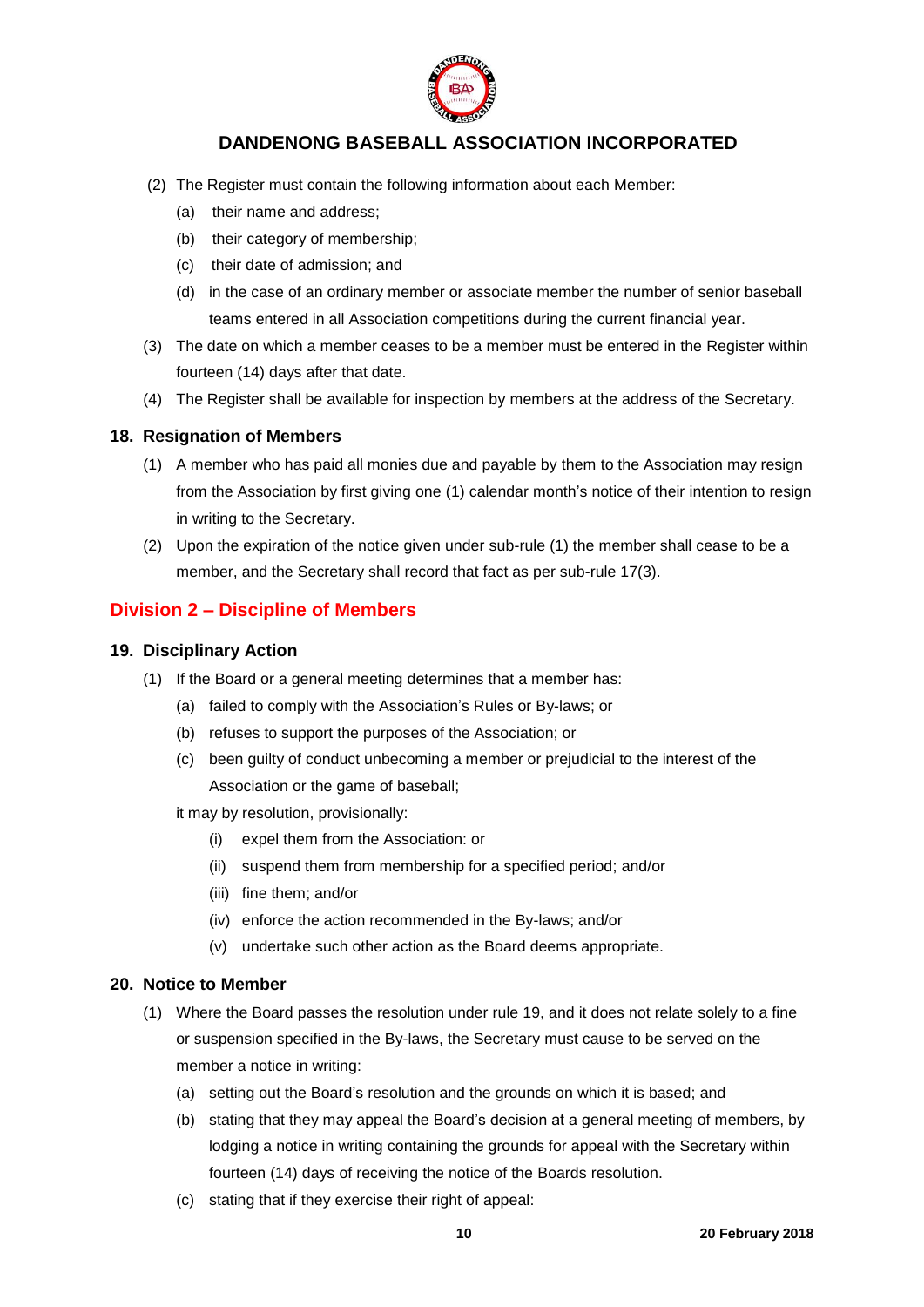

- (i) a general meeting to be held no earlier than one (1) calendar month or later than two (2) calendar months after the service of the notice will be called to consider the appeal, and the resolution will not take effect unless that meeting confirms the resolution in accordance with rule 21;
- (ii) they will be invited to attend the meeting personally or by their club Delegate; and
- (iii) enclosing a copy of the procedures for the hearing the appeal; and
- (d) stating that should they not exercise their right of appeal, the Board's resolution will take effect on the expiry of fourteen (14) days after the date the resolution was passed.
- (2) Where a general meeting passes the resolution under rule 19, and it does not relate solely to a fine or suspension specified in the By-laws, the Secretary must cause to be served on the member a notice in writing:
	- (a) setting out the resolution and the grounds on which it is based;
	- (b) stating that:
		- (i) if they were not present when the resolution was passed, they may appeal the decision at another general meeting, by lodging a notice in writing containing the grounds for appeal with the Secretary within fourteen (14) days of receiving the notice of the resolution; or
		- (ii) if they were present when the resolution was passed, the decision was final and effective from the date of the resolution.

## <span id="page-10-0"></span>**21. Procedure for Appeal**

- (1) The Secretary shall include copies of the disciplinary resolution sent and appeal notice received specified in rule 20 with the agenda for the general meeting at which the appeal is to be heard.
- (2) Notwithstanding anything contained in rules 27, 28 and 31, at the general meeting at which the appeal is to be held:
	- (a) the only item of business shall be the question of the appeal;
	- (b) the chairperson shall read the notices distributed in accordance with sub-rule (1) to the meeting;
	- (c) the Secretary and member or their delegate shall be given reasonable and equitable opportunity to be heard; and
	- (d) The members eligible to vote present at the meeting shall vote by secret ballot on the question whether the disciplinary resolution should be confirmed or revoked.
- (3) If at the general meeting at which the appeal is heard:
	- (a) two-thirds or more of the members eligible to vote present at the meeting, vote to confirm the disciplinary resolution, the resolution is confirmed and effective immediately; and
	- (b) in any other case, the resolution is revoked.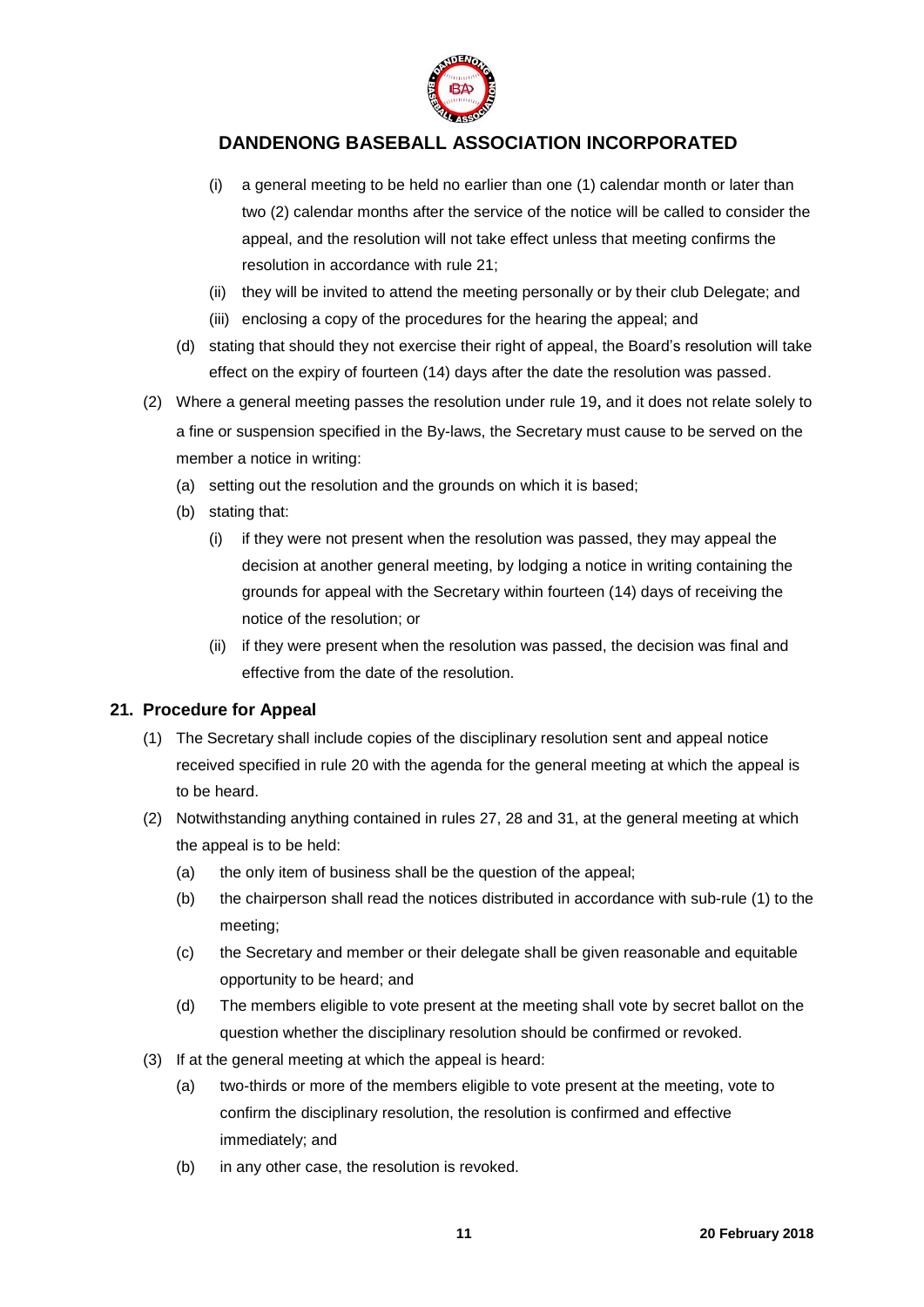

## <span id="page-11-0"></span>**Division 3 - Grievance by a Member**

### <span id="page-11-1"></span>**22. Application**

- (1) The grievance procedures in this Division apply to disputes under these Rules:
	- (a) between a member and another member;
	- (b) between a member and the Association.
- (2) Grievance procedures may not be initiated in relation to a dispute regarding disciplinary action carried out in accordance with rule 19 unless the right to appeal the action provided by rule 21 has been completed.

#### <span id="page-11-2"></span>**23. Parties Must Attempt to Resolve the Dispute**

The parties to a dispute must attempt to resolve the dispute between themselves within fourteen (14) days of the dispute coming to the attention of each party.

#### <span id="page-11-3"></span>**24. Appointment of Mediator**

Where the dispute remains unresolved after the period specified in rule 23, the parties must immediately notify the Board of the dispute. Then, unless either of the parties requests that an independent mediator be appointed to mediate on the dispute, the Board will proceed as follows:

- (1) where the dispute is between members, none of whom is an officer, the Board will act as mediator; or
- (2) where the dispute is between one or more members and one or more officers, and it relates to a matter involving the officers' application of the Rules or By-laws or the rules of baseball, the Board (excluding those officers) will act as mediator; or
- (3) where the dispute is between one or more members and the Board, and it relates to a matter involving the Board's application of the rules of baseball, the matter must be referred to Baseball Victoria who will act as mediator in the dispute; or
- (4) in all other disputes the matter must be referred to an independent mediator appointed by the Board.

The Board may appoint another member or former member of the Association as mediator,

- providing it is a person who:
- (1) has no personal interest in the dispute; or
- (2) is not biased in favour of or against any party to the dispute.

#### <span id="page-11-4"></span>**25. Mediation process**

- (1) The mediator to the dispute, in conducting the mediation, must:
	- (a) give each party every opportunity to be heard; and
	- (b) allow due consideration by all parties of any written statement submitted by any party; and
	- (c) ensure that natural justice is accorded to the parties throughout the mediation process.
- (2) The mediator must not determine the dispute.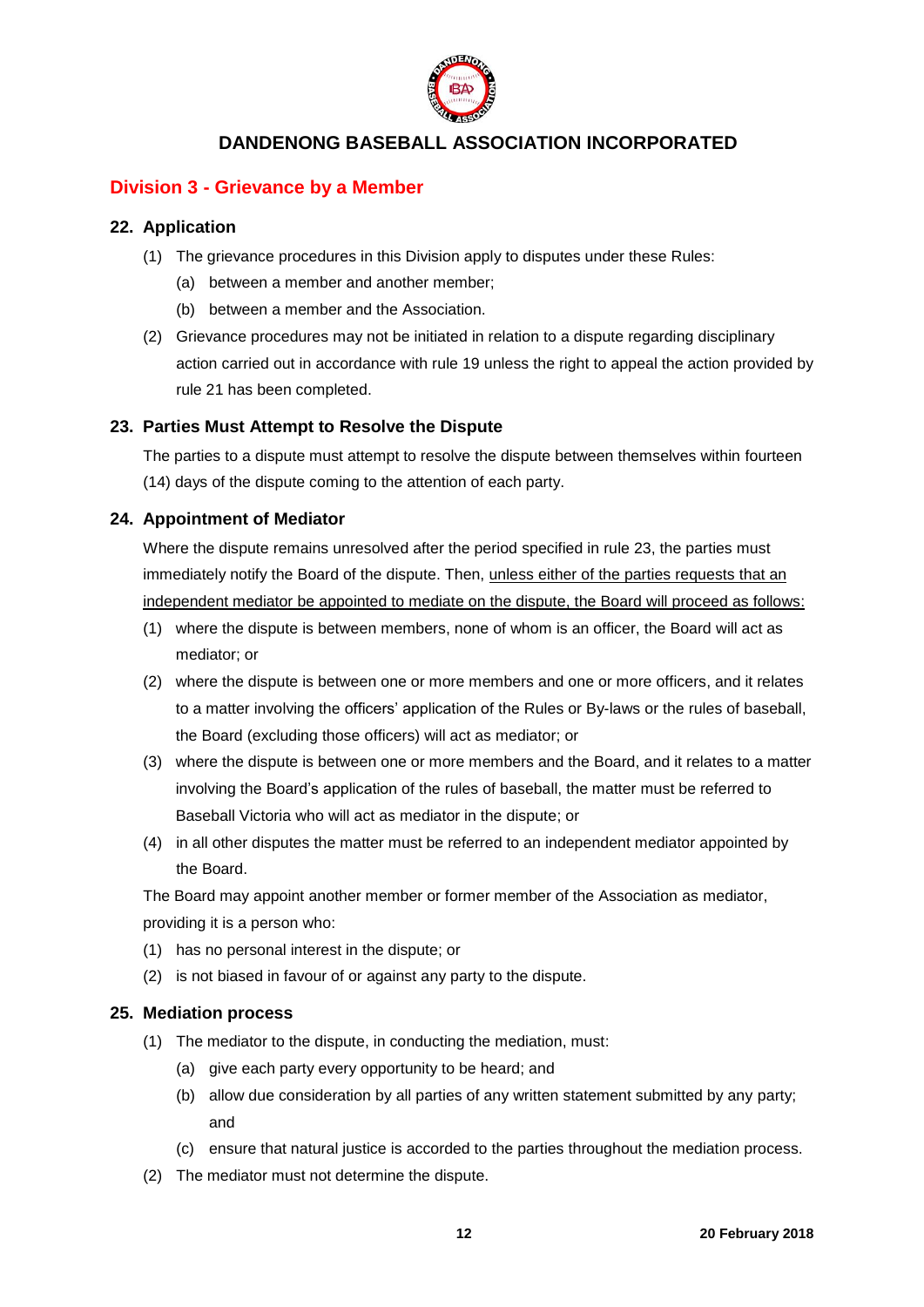

### <span id="page-12-0"></span>**26. Failure to Resolve Dispute by Mediation**

Should the procedures set out in rules 23, 24 and 25 fail to resolve the dispute, the parties may seek to resolve the dispute in accordance with the Act or otherwise at law.

## <span id="page-12-1"></span>**PART 4 - GENERAL MEETINGS**

#### <span id="page-12-2"></span>**27. Annual General Meeting**

- (1) The Association shall in each calendar year convene an annual general meeting of its members.
- (2) The annual general meeting shall be held at such place and on such day on or before  $31<sup>st</sup>$ March each year as the Board determines.
- (3) The annual general meeting shall be specified as such in the notice convening it.
- (4) The ordinary business of the annual general meeting shall be:
	- (a) to confirm the minutes of the last preceding annual general meeting and of any special general meeting held since that meeting;
	- (b) to receive from the Board and consider an Annual Report containing at least;
		- (i) the Presidents Report;
		- (ii) a financial statement prepared so as to comply with Part 7 of the Act;
		- (iii) final competition ladders and details of the finals series of, and awards presented to members and players in the preceding season;
	- (c) to elect the officers of the Association; and
	- (d) appoint an Auditor of the Association for the financial year.
- (5) The annual general meeting may transact special business of which notice has been given in accordance with the Act and these Rules.
- (6) The annual general meeting shall be in addition to any other general meetings held in the same year.

#### <span id="page-12-3"></span>**28. Ordinary General Meetings**

- (1) The Association shall convene at least 4 ordinary general meetings of its members in each calendar year, one of which shall be held immediately following the annual general meeting.
- (2) The ordinary general meetings shall be specified as such in the notice convening them.
- (3) An ordinary general meeting may not transact special business.
- (4) An ordinary general meeting called to consider business raised in accordance with rules 21 and 53, may not consider any other business.
- (5) Otherwise, the business of the ordinary general meetings shall be, in order:
	- (a) to confirm the minutes of the last preceding ordinary general meeting;
	- (b) to receive and consider correspondence;
	- (c) to receive the Treasurer's report;
	- (d) to receive the Secretary's report;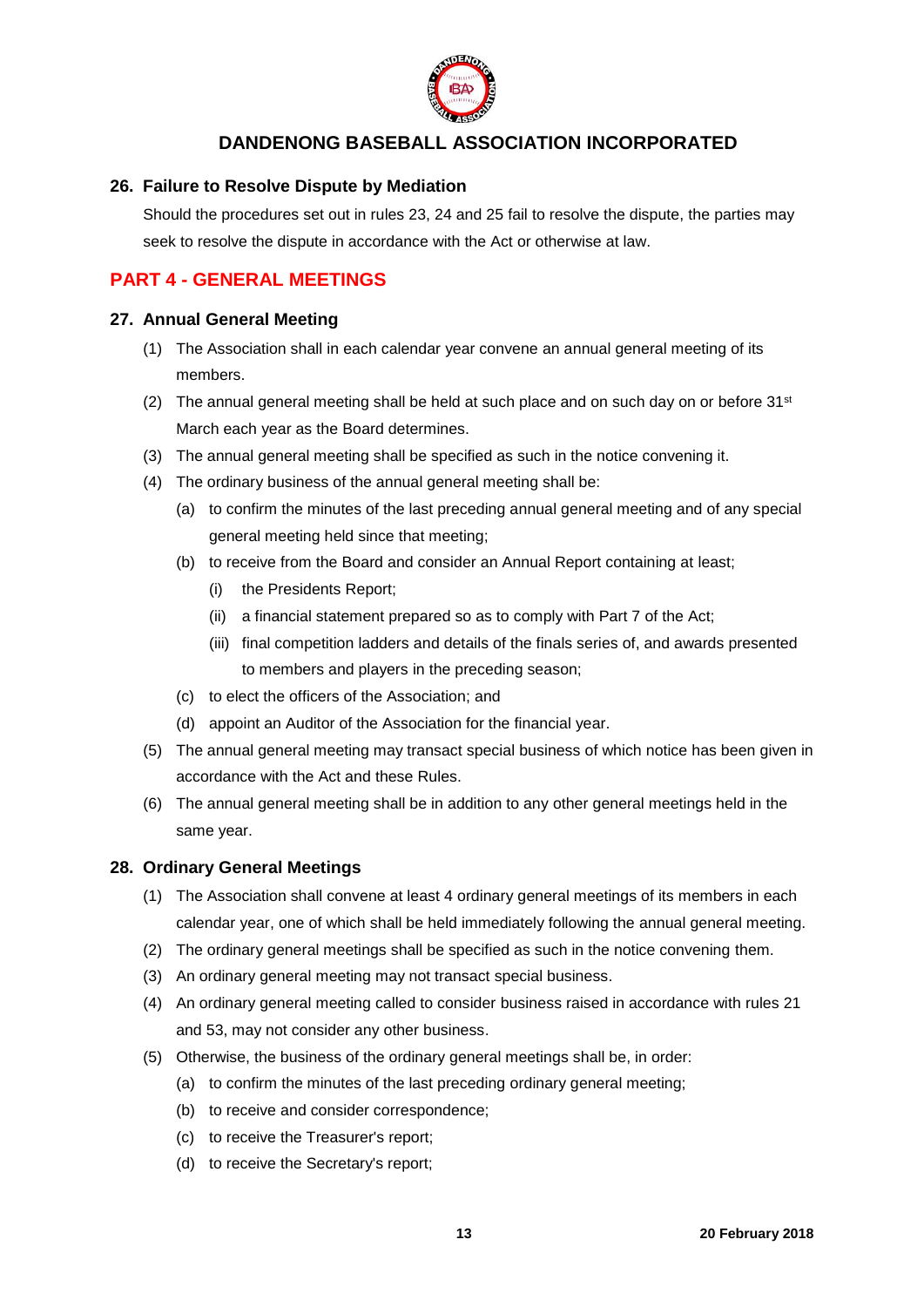

- (e) to receive from the Board reports upon the business affairs and transactions of the Association since the last ordinary general meeting,
- (f) to receive and consider reports of sub-committees (if any), and
- (g) to consider motions related to By-laws distributed to members with the agenda for the meeting, and
- (h) to raise, discuss and consider other matters relating to the rules of baseball, competition rules, and By-laws as the meeting resolves to accept for consideration, and
- (i) to fix the date time and place for the next ordinary general meeting.

#### <span id="page-13-0"></span>**29. Special General Meetings**

All general meetings other than the annual general meeting and ordinary general meetings shall be called special general meetings.

## <span id="page-13-1"></span>**30. Convening a Special General Meeting**

- (1) The Board may, whenever it thinks fit, convene a special general meeting to consider special business and, where but for this sub-rule more than fifteen (15) months would elapse between annual general meetings, shall convene a special general meeting before the expiration of that period.
- (2) The Board shall, on the receipt of a request in writing of members eligible to vote and representing not less than 25% of the number of votes able to be cast by members eligible to vote on the matter(s) to be raised at the meeting, convene a special general meeting of the Association to be held within one (1) calendar month after the date on which the request is received at the address of the Secretary.
- (3) The request for a special general meeting shall state the purposes of the meeting and shall be signed by the members making the requisition.
- (4) If the Board does not cause a special general meeting to be held within one (1) calendar month after the date on which the requisition is received by the Secretary, the members making the request, or any of them, may convene a special general meeting to be held not later than three (3) calendar months after that date.
- (5) A special general meeting convened by members pursuant to these Rules shall be convened in the same manner as nearly possible as that in which those meetings are convened by the Board and all reasonable expenses incurred in convening the meeting shall be refunded to the members incurring the expenses.

## <span id="page-13-2"></span>**31. Notice of General Meetings**

(1) In the case of a special general meeting, or an annual general meeting considering special business, the Secretary shall at least twenty one (21) days before the date fixed for holding the meeting cause to be sent to each member at their nominated postal or email address appearing in the Register of Members, a notice stating the place, date and time of the meeting and the special business to be transacted at the meeting.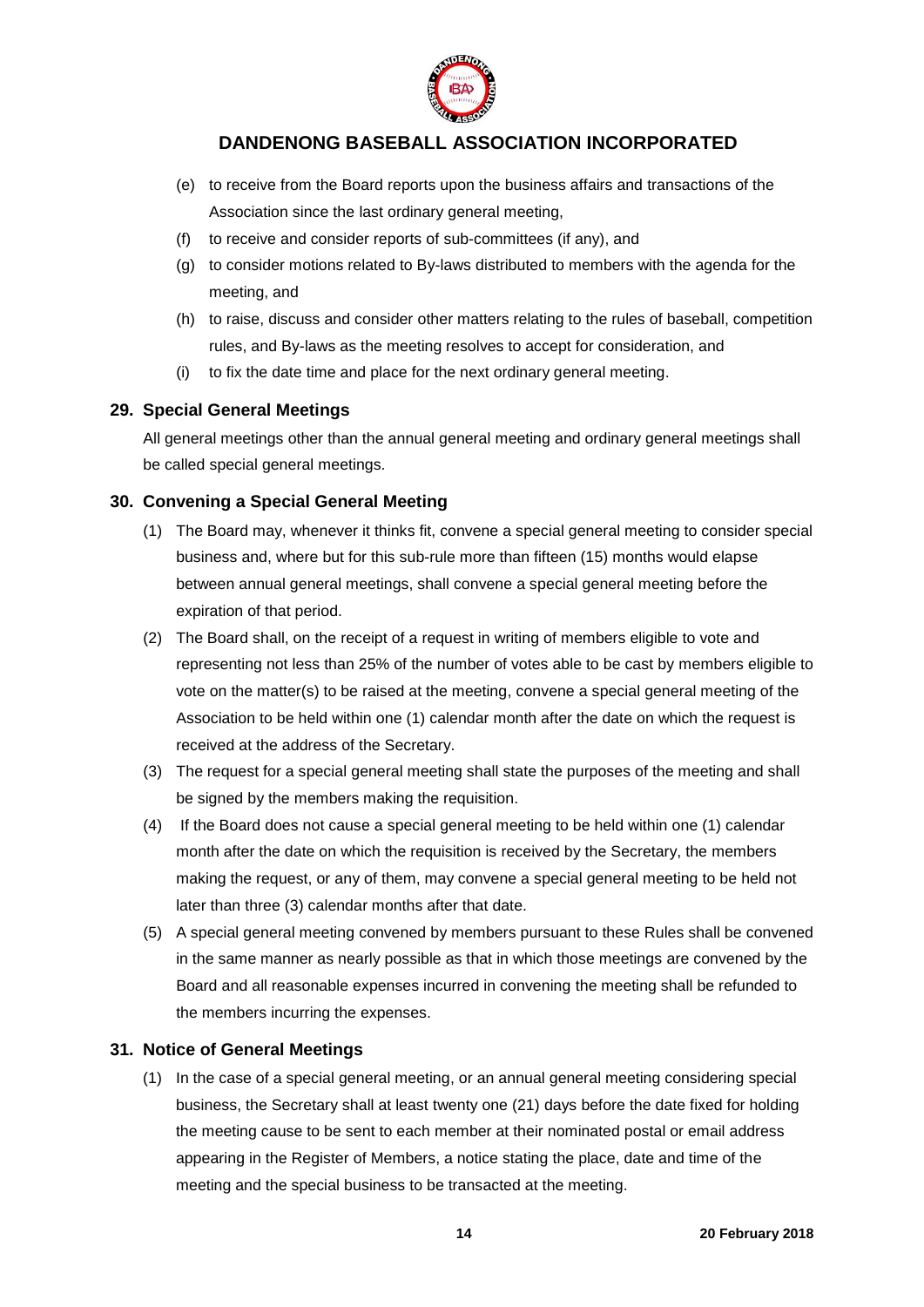

- (2) In the case of a general meeting not considering special business, the Secretary shall at least fourteen (14) days before the date fixed for holding a general meeting cause to be sent to each member at their nominated postal or email address appearing in the Register of Members, a notice stating the place, date and time of the meeting and the business to be transacted at the meeting.
- (3) A member desiring to bring any business before a general meeting shall give notice of that business in writing to the Secretary, who shall include that business in the notice calling the next general meeting after the receipt of the notice from the member.
- (4) The Secretary shall cause to be sent to the Auditor, at their nominated postal or email address, a copy of each notice sent to members under sub-rules (1) and (2) under the same terms as provided in those sub-rules.

#### <span id="page-14-0"></span>**32. Proxies**

- (1) A member entitled to vote may appoint another member or a delegate as their proxy to vote and speak on their behalf at a general meeting.
- (2) The appointment of a proxy must be in writing and signed by the member entitled to vote making the appointment. Regardless of whether the Board has specified a format for the appointment of a proxy or not, a member entitled to vote may use another written format as long as it clearly identifies the person appointed as the member's proxy and it is signed by the member and their proxy.
- (3) If the appointment of a proxy does not give specific directions as to how the proxy is to vote, then the proxy may exercise their vote as they see fit.
- (4) The notice appointing a proxy delivered by hand must be given to the chairperson of the meeting before the commencement of the meeting.
- (5) A notice appointing a proxy sent by post or electronically is of no effect unless it is received by the Secretary no later than 24 hours before the commencement of the meeting.

## <span id="page-14-1"></span>**33. Use of Technology**

- (1) A member entitled to vote not physically present at a general meeting may be permitted to participate in the meeting by the use of technology that allows that member and the members present at the meeting to clearly and simultaneously communicate with each other.
- (2) For the purposes of this Part, a member entitled to vote participating in a general meeting as permitted under sub-rule (1) is taken to be present at the meeting and, if that member votes at the meeting, is taken to have voted in person.

## <span id="page-14-2"></span>**34. Chairperson for General Meetings**

(1) The President or in his absence the Vice-President shall preside as chairperson at each general meeting of the Association.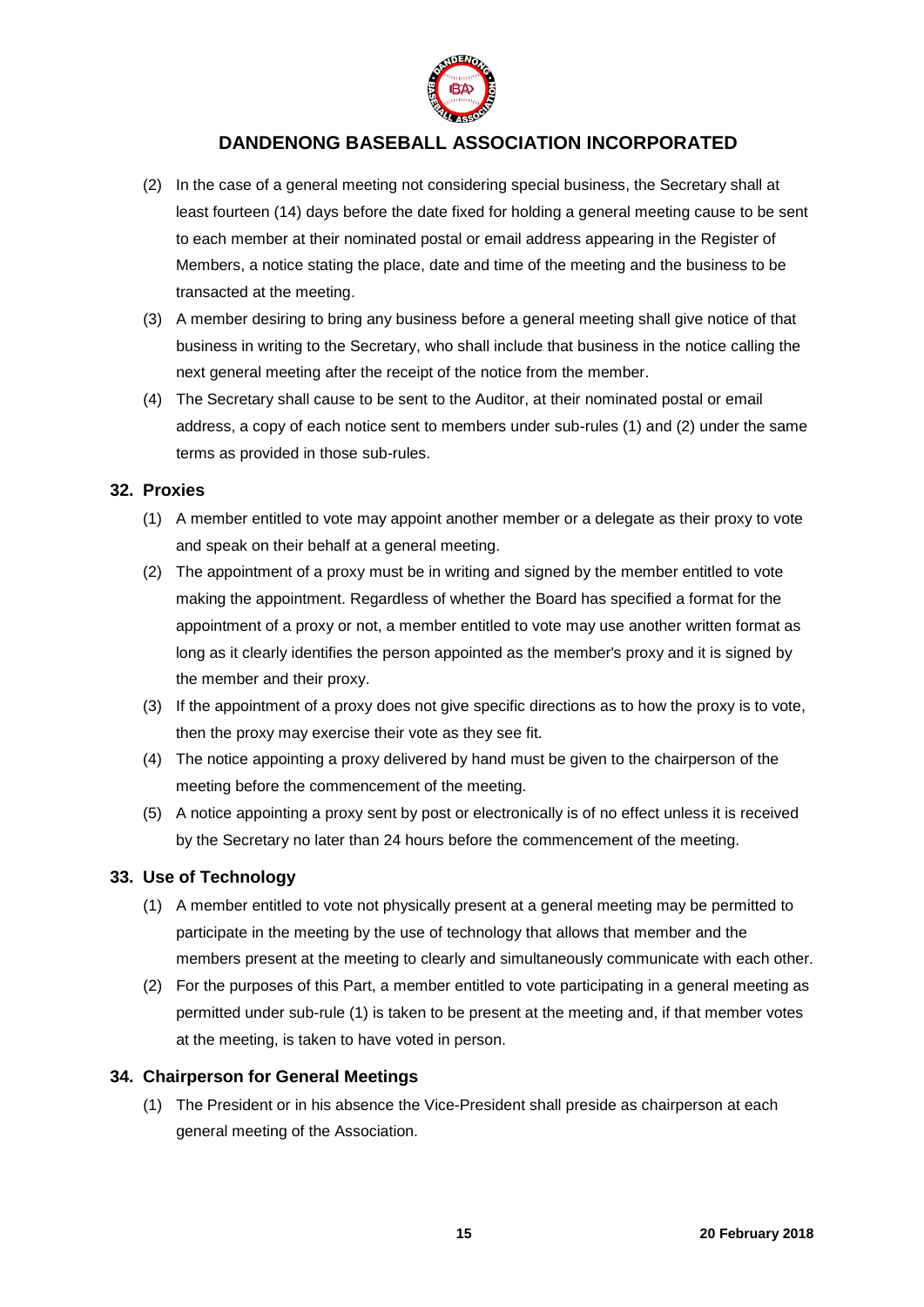

(2) lf the President and Vice-President are absent from a general meeting, the members eligible to vote present personally or by proxy shall elect one of their number to preside as chairperson of the meeting.

### <span id="page-15-0"></span>**35. Quorum at General Meetings**

The quorum for a general meeting is:

- (1) for a special general meeting, or annual general meeting considering a special resolution, members eligible to vote present and representing not less than 75% of the number of members eligible to vote; or
- (2) for an annual general meeting not considering a special resolution, members eligible to vote present and representing not less than 50% of the number of members eligible to vote; or
- (3) for an ordinary general meeting, members present and representing not less than 25% of the number of senior baseball teams registered with the Association.
- (4) If a quorum is not present within thirty (30) minutes after the notified commencement time of the meeting:
	- (a) and the meeting was convened by, or at the request of, members under rleule 30, the meeting is dissolved, the business that was to have been considered at the meeting is taken to have been dealt with. Should the members wish to have the business reconsidered they must make a new request under rule 30; or
	- (b) and the meeting was a meeting at which a special resolution was to be considered, the meeting must be adjourned to a date not less than twenty-one (21) days, and not more than twenty-eight (28) days, after the adjournment; or
	- (c) and the meeting was not a meeting convened under sub-rule  $(4)(a)$  or  $(4)(b)$ :
		- (i) the meeting must be adjourned to a date not more than twenty-one (21) days after the adjournment; and
		- (ii) notice of the date, time and place to which the meeting is adjourned must be given at the meeting and confirmed by written notice given to all Members as soon as practicable after the meeting.

## <span id="page-15-1"></span>**36. Adjournment of General Meetings**

The chairperson of a general meeting at which a quorum is present may, with the consent of the meeting, adjourn the meeting from time to time and place to place.

## <span id="page-15-2"></span>**37. Proceedings at Adjourned General Meetings**

- (1) If a quorum is not present within thirty (30) minutes after the notified commencement time of a general meeting adjourned to under sub-rule 35(4) or rule 36:
	- (a) and the meeting was called to consider a special resolution, the meeting is abandoned and the Board shall pursue the matter as otherwise available under the Act; and
	- (b) if the members entitled to vote present at the adjourned meeting represent not less than 10% of the number of votes able to be cast by members eligible to vote, the meeting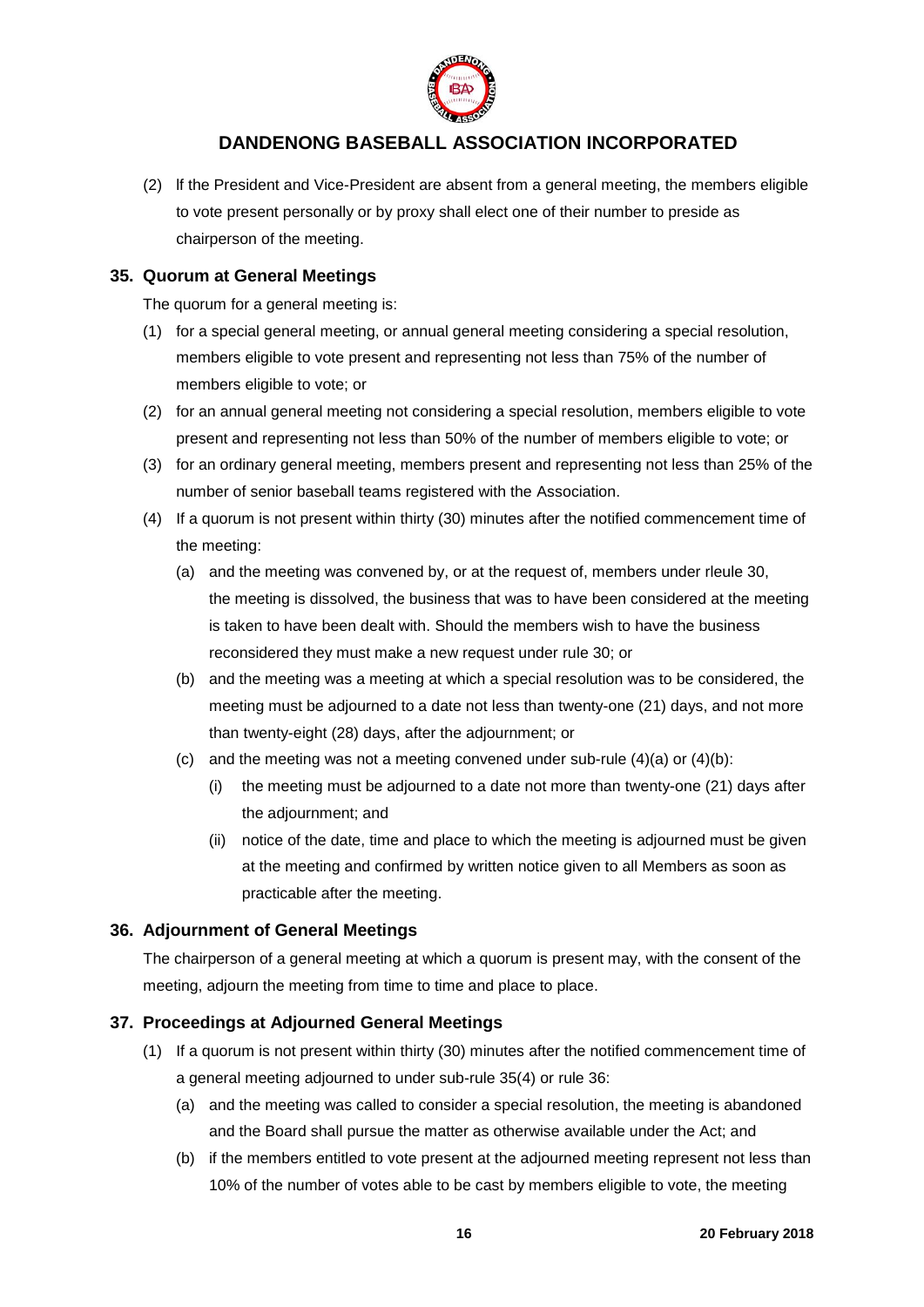

may proceed with the business left unfinished at the adjourned meeting as if a quorum were present, otherwise the meeting shall be abandoned.

(2) No business shall be transacted at the adjourned meeting other than the business left unfinished at the meeting at which the adjournment took place.

#### <span id="page-16-0"></span>**38. Voting at General Meetings**

- (1) In the case of a vote on a member's disciplinary appeal under rule 21, an officer's removal appeal under rule 53, or a special resolution under rule 39, voting must be decided in accordance with those rules.
- (2) In the case of a vote whether or not to confirm the minutes of a previous meeting, only members entitled to vote who were present at that previous meeting may vote.
- (3) On other questions arising at the meeting:
	- (a) on matters related to these Rules, each member entitled to vote has one vote;
	- (b) on matters not related to these Rules, each member has one vote for each senior baseball team it has registered with the Association.
	- (c) Members entitled to vote may vote personally, by proxy or by delegate; and
	- (d) If votes are divided equally on a question, the chairperson of the meeting may exercise a second or casting vote.

### <span id="page-16-1"></span>**39. Special Resolutions**

- (1) The notice of business requiring a special resolution must:
	- (a) specify the date, time and place of the general meeting at which the resolution is intended to be proposed; and
	- (b) state in full the proposed resolution; and
	- (c) state the intention to propose the resolution as a special resolution.
- (2) The special resolution is passed if:
	- (a) at the general meeting, not less than three quarters (75%) of all members entitled to vote, vote in person or by proxy or delegate, in favour of the resolution; or
	- (b) the resolution is otherwise passed in a manner approved by the Registrar under section 66(2) of the Act.

## <span id="page-16-2"></span>**40. Determining Whether Resolution Carried**

- (1) Subject to sub-rule (2) and rule 21, where the required quorum is present, the chairperson of a general meeting may, on the basis of a show of hands of members entitled to vote, declare that a resolution has been:
	- (a) carried; or
	- (b) carried unanimously; or
	- (c) carried by a particular majority; or
	- (d) lost;

and an entry to that effect in the minutes of the meeting is conclusive proof of that fact.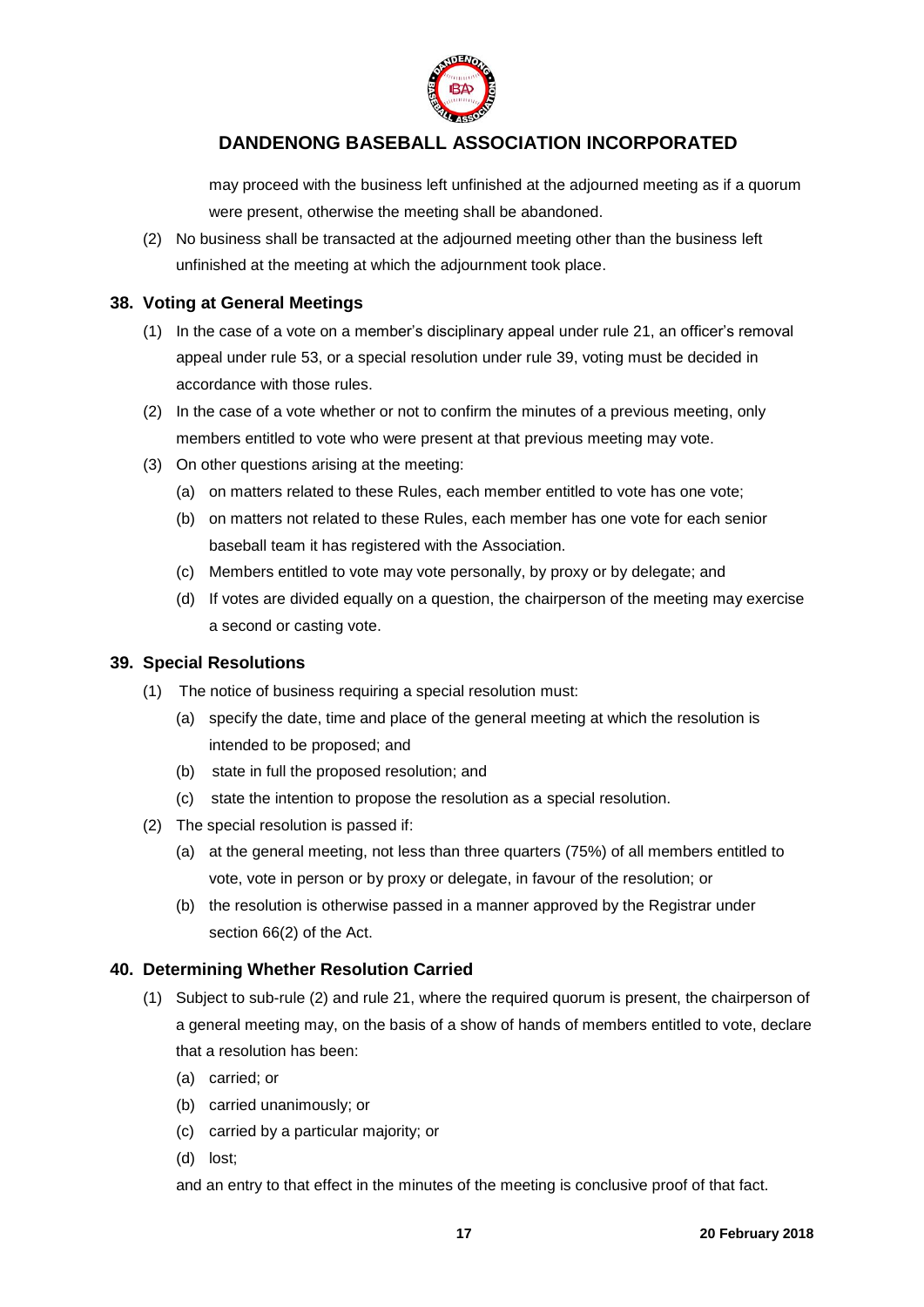

- (2) If a poll (where votes are cast in writing) is demanded by three or more members entitled to vote on the question:
	- (a) the poll must be taken at the meeting in the manner determined by the chairperson of the meeting; and
	- (b) the chairperson must declare the result of the resolution solely on the basis of the poll.
- (3) A poll demanded on the election of the chairperson or on a question of an adjournment must be taken immediately.
- (4) A poll demanded on any other question must be taken before the close of the meeting at a time determined by the chairperson.

## <span id="page-17-0"></span>**PART 5 – THE BOARD OF MANAGEMENT**

## <span id="page-17-1"></span>**Division 1 – Powers of the Board**

#### <span id="page-17-2"></span>**41. Role and Powers of the Board**

- (1) The business of the Association shall be managed by or under the direction of the Board.
- (2) The Board may exercise all the powers of the Association except those powers that these Rules or the Act require to be exercised by general meetings of the members.

#### <span id="page-17-3"></span>**42. Delegation of Powers**

- (1) The Board may delegate to an officer, a sub-committee or official, any of its powers and functions other than:
	- (a) the power of delegation; or
	- (b) the power to commit the Association to any monetary or other obligation or liability whatsoever, except with the prior written consent of the Board; and
	- (b) any duty imposed on the Board by the Act or any other law.
- (2) The delegation must be in writing and may be subject to the conditions and limitations the Board considers appropriate.
- (3) The Board may, in writing, revoke a delegation wholly or in part.

## <span id="page-17-4"></span>**Division 2—Composition of Duties of the Board**

#### <span id="page-17-5"></span>**43. Members of the Board**

- (1) The Board shall consist of the officers of the Association each of whom shall be elected or appointed in accordance with rule 51 or rule 54.
- (2) The officers of the Association are the:
	- (a) *President*; and
	- (b) *Vice-President*; and
	- (c) *Secretary*; and
	- (d) *Treasurer*; and
	- (e) four (4) ordinary members of the Board.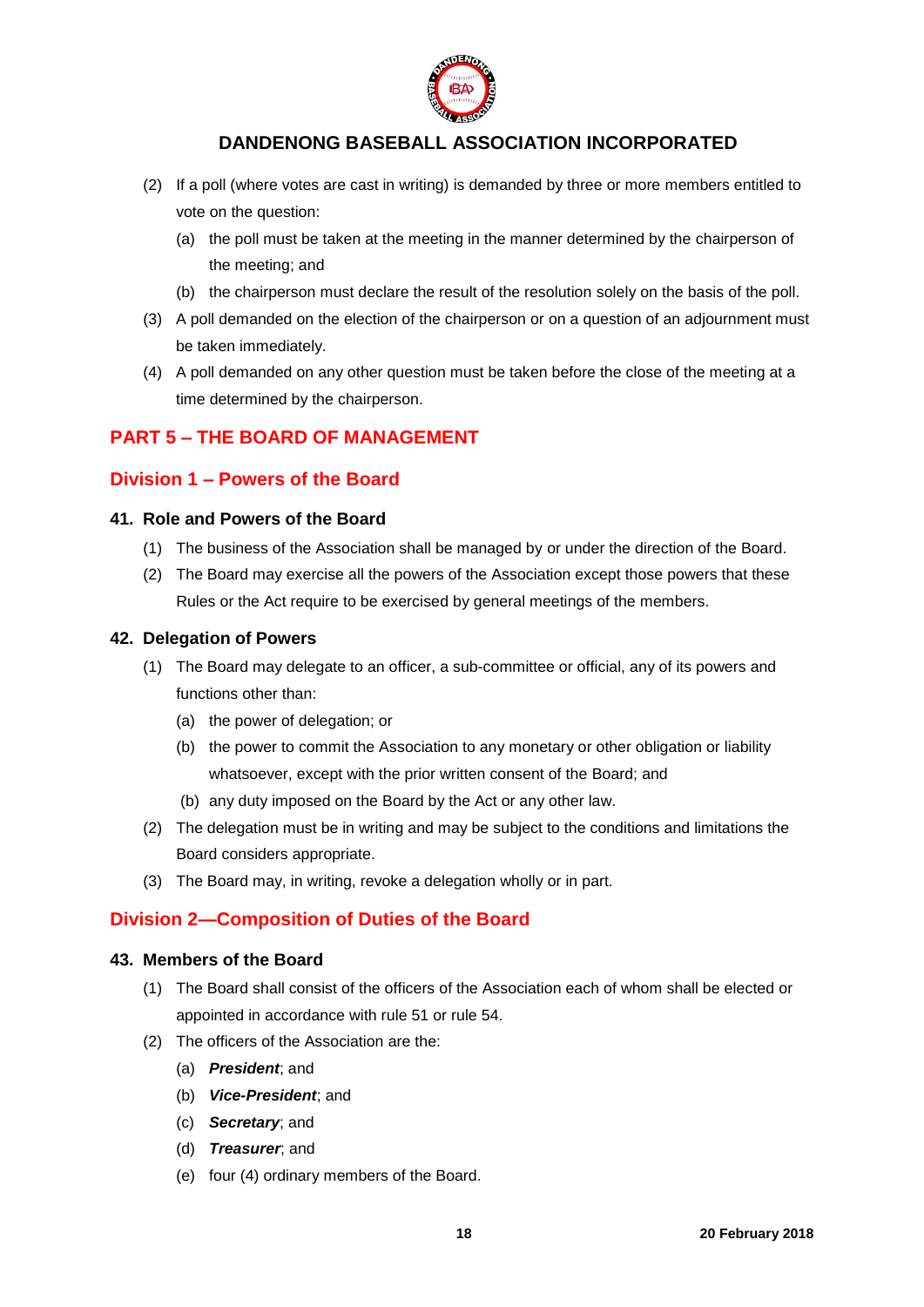

(3) Each officer shall, subject to these Rules, hold office until the conclusion of the annual general meeting next following the date of their election or appointment but is eligible for reelection.

## <span id="page-18-0"></span>**44. General Duties**

- (1) As soon as practicable after being elected or appointed to the Board, each officer must become familiar with these Rules and Division 3 of Part 6 of the Act which sets out the general duties of the office holders of an incorporated association.
- (2) The Board is collectively responsible for ensuring that the Association complies with the Act and that individual officers comply with these Rules and the By-laws.
- (3) Officers must exercise their powers and discharge their duties with reasonable care and diligence.
- (4) Officers must exercise their powers and discharge their duties:
	- (a) in good faith in the best interests of the Association; and
	- (b) for a proper purpose.
- (5) Officers and former officers must not make improper use of:
	- (a) their position; or
	- (b) information acquired by virtue of holding their position;

so as to gain an advantage for themselves or any other person or to cause detriment to the Association.

(6) In addition to any duties imposed by these Rules, an officer must perform any other lawful duties imposed from time to time by resolution at a general meeting.

## <span id="page-18-1"></span>**45. Specific Duties**

In addition to the general duties in rule 44:

- (1) The Board has the power to:
	- (a) direct the policy of the Association affecting the control and management of baseball;
	- (b) formulate, approve, issue, adopt, interpret and amend By-laws in respect of any matter allowed under these Rules;
	- (c) undertake disciplinary actions and grievance resolutions in accordance with Divisions 2 and 3 of Part 3 of these Rules;
	- (d) undertake actions to resolve other matter referred to it by any member who it considers reasonable for the well-being or good name of the Association;
	- (d) determine the grading and number of teams in competitions of the Association;
	- (e) appoint selectors, managers, coaches, and officials for representative teams;
	- (f) fix fees and allowances for the conduct of intra-association, inter-association and other matches;
	- (h) appoint an independent tribunal panel, not being members or players of the Association, for the coming season; and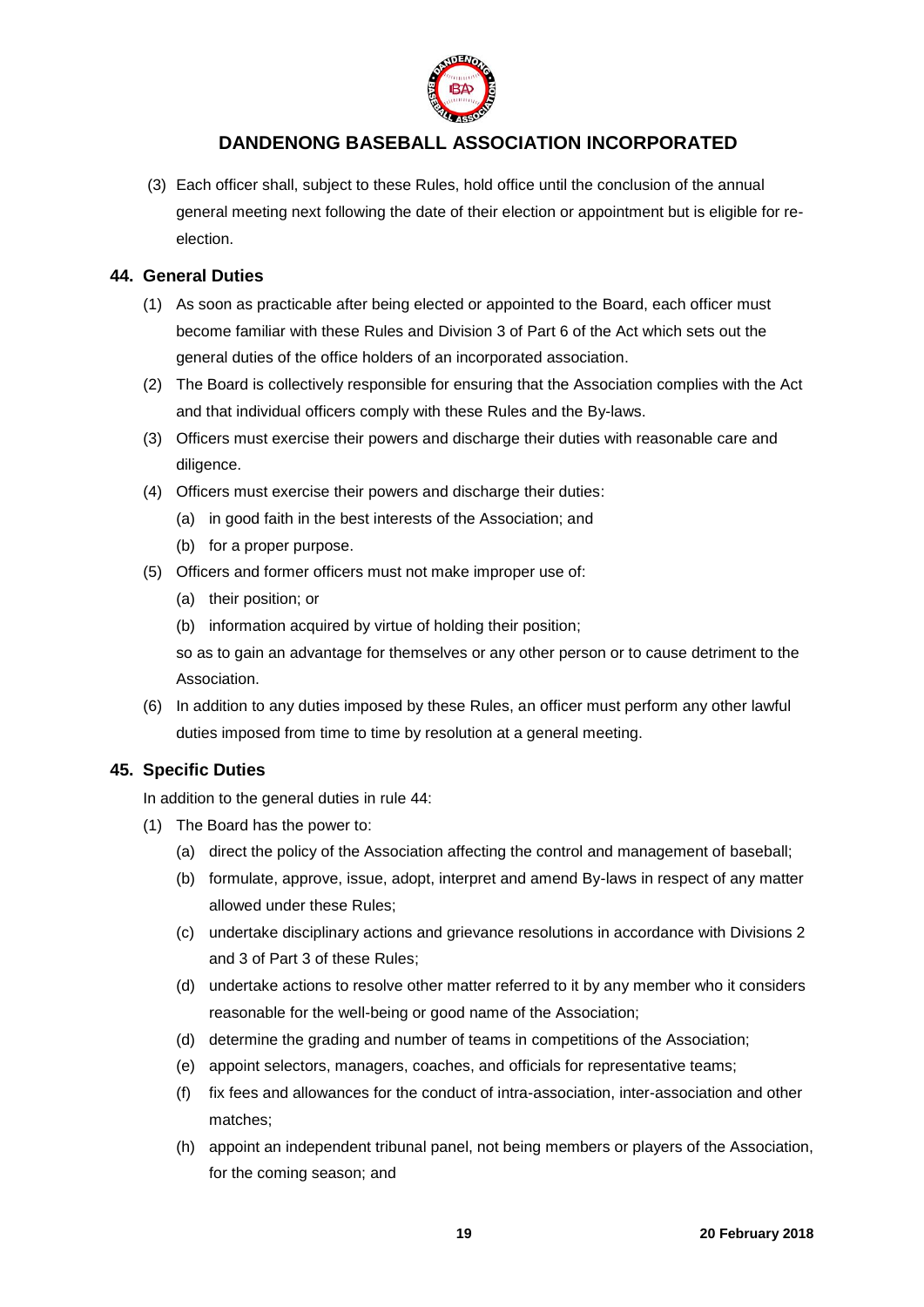

- (i) ensure that all statutory records, books, documents, securities and accounting records are retained for seven (7) years after the completion of the financial year to which they relate.
- (2) The Board may also levy members for specified purposes.

## <span id="page-19-0"></span>**Division 3—Duties of Officers**

## <span id="page-19-1"></span>**46. Duties of President**

The duties of the President include:

- (1) when in attendance, being chairperson for all general meetings and Board meetings.
- (2) ensuring that the Board carries out its duties;
- (3) in conjunction with the Vice- President and Secretary, the setting the agendas of Board meetings;
- (4) overseeing the fund-raising activities of the Association;
- (5) signing the annual certificate required by Schedule 1 of the Regulations to be attached to the financial report presented to the annual general meeting and lodged with the Registrar; and
- (6) delegating tasks as required.

## <span id="page-19-2"></span>**47. Duties of Vice-President**

The duties of the Vice-President include:

- (1) deputising for the President in his/her absence;
- (2) in conjunction with the President and Secretary, setting agendas for Board meetings;
- (3) as required, chairing meetings of sub-committees; and
- (4) undertaking reasonable tasks delegated by the President.

## <span id="page-19-3"></span>**48. Duties of Secretary**

- (1) The specific duties of the Secretary include:
	- (a) carrying out the duties of Secretary of the Association required by the Act to be performed by the secretary of an incorporated association, including giving the Registrar notice of their initial appointment as Secretary in the prescribed form within fourteen (14) days after that appointment;
	- (b) maintaining the Register of Members; and
	- (c) except as otherwise provided in these Rules, keeping custody or control of all records, documents and securities of the Association as required by the Act.
- (2) The general duties of the Secretary include:
	- (a) scheduling and preparing the agenda for all Board meetings and general meetings;
	- (b) as far as practicable, attending all Board meetings and general meetings;
	- (c) recording and preparing minutes of the proceedings of all Board meetings and general meetings;
	- (d) distributing to members notices of changes made to By-Laws within seven (7) days of the changes being made by the Board.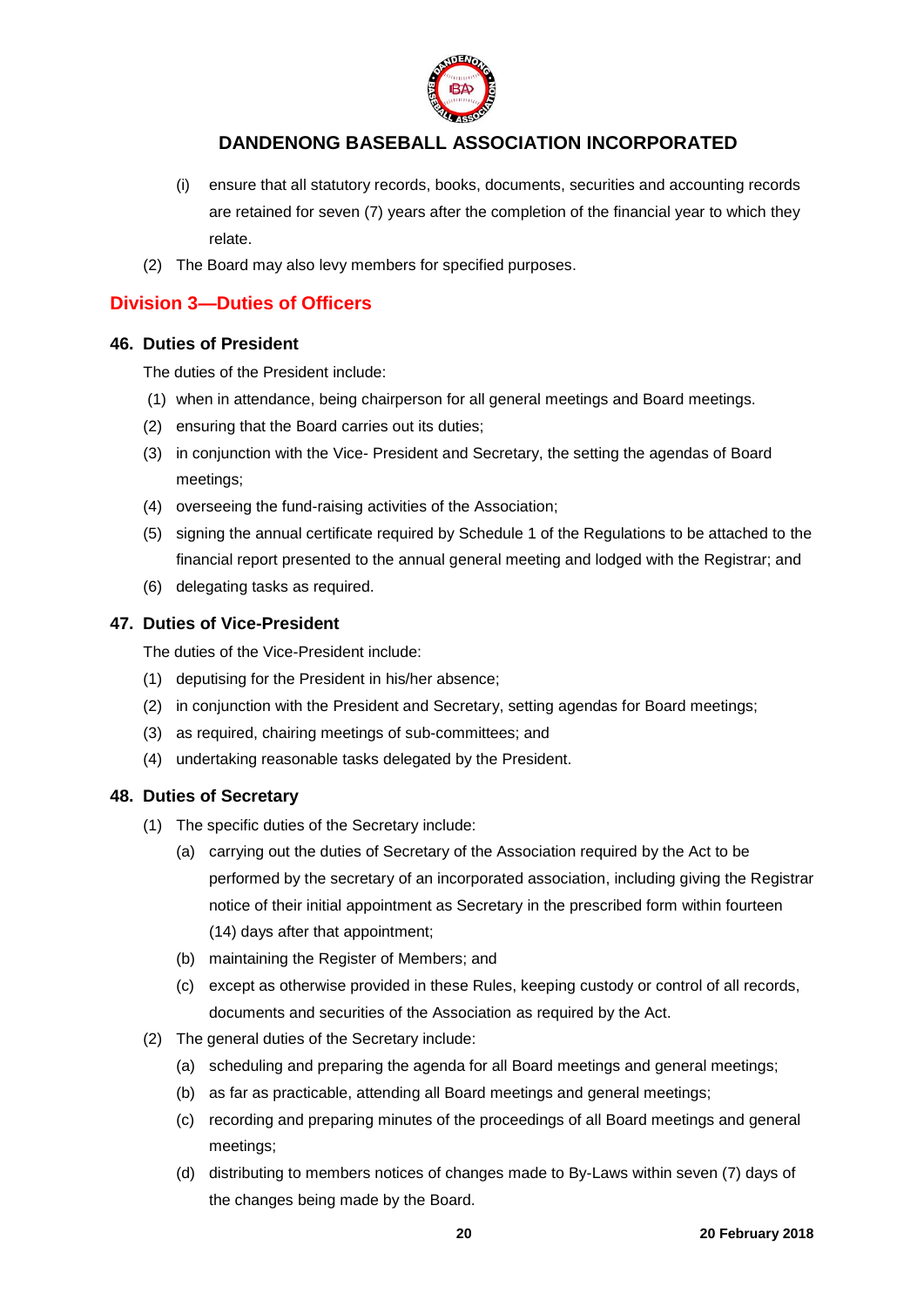

- (e) distributing copies of the minutes of the previous meetings of the Board and the Association at least seven (7) days prior to their next meeting;
- (f) preparing drafts of the Annual Report for consideration by the Board, and after approval by the Board forwarding one copy to each officer and the Auditor;

### <span id="page-20-0"></span>**49. Duties of Treasurer**

- (1) The duties of the Treasurer include carrying out the duties required by the Act to be performed by the treasurer of an incorporated association, specifically:
	- (a) ensuring that the financial records of the Association are kept in accordance with the Act;
	- (b) ensuring that at least one other Board member has access to the accounts and financial records of the Association.
	- (c) ensuring that the financial records and financial reports required by Part 7 of the Act are retained for seven (7) years after the end of the financial year to which they relate;
	- (d) as soon as practicable after the end of each financial year, coordinating the preparation and audit of financial statements that comply with section 101 of the Act, and:
		- (a) give a true and fair view of the financial position and performance of the Association during and at the end of its last financial year; and
		- (b) deal with any matters prescribed by the Regulations;
	- (e) signing the annual certificate required by Schedule 1 of the Regulations to be attached to the financial report presented to the annual general meeting and lodged with the Registrar; and
	- (f) supplying to the Auditor information sufficient to enable him to report upon the annual financial statements of the Association; and
- (2) The duties of the Treasurer shall also include:
	- (a) receiving all moneys paid to or received by the Association and issuing receipts for those moneys in the name of the Association;
	- (b) ensuring that all moneys received are paid into the account of the Association within 5 working days after receipt;
	- (c) making payments as authorised by the Board or by a general meeting from the Association's funds; and
	- (e) preparing a statement of receipts and payments for the financial year-to-date ending on the Friday prior to each meeting of the Board and each ordinary general meeting and presenting it to that meeting;
- (3) With the approval of the Board, the Treasurer may maintain a cash float provided that all money paid from or paid into the float is accurately recorded at the time of the transaction.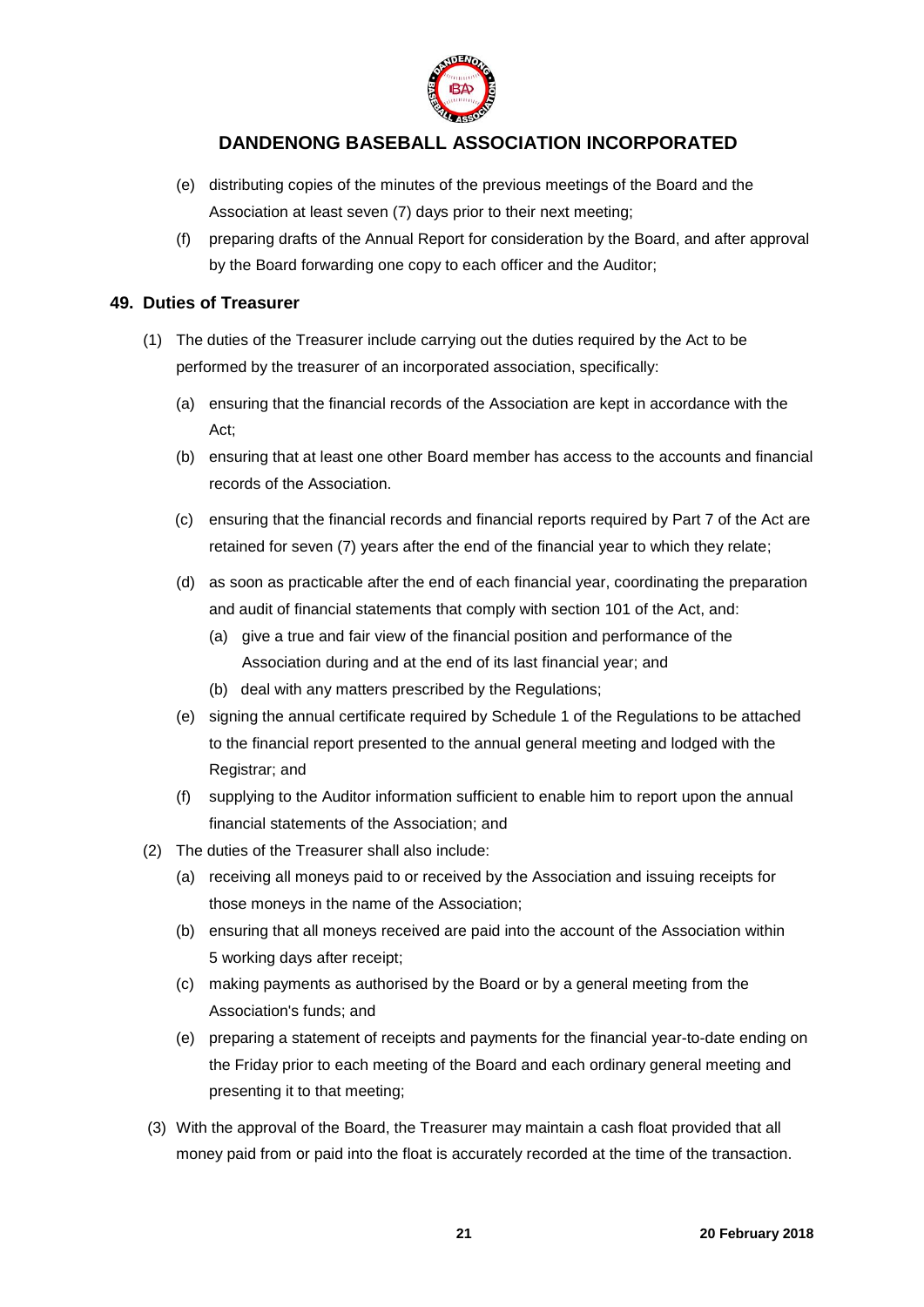

### <span id="page-21-0"></span>**50. Duties of Ordinary Members of the Board**

The duties of the ordinary members of the Board include:

- (1) in the absence of the President and Vice-President at a meeting of the Board, electing one of themselves to be chairperson of the meeting;
- (2) as required, chair meetings of sub-committees; and
- (3) undertaking reasonable tasks delegated by the Board.

## <span id="page-21-1"></span>**Division 4—Election of Officers and Term of Office**

#### <span id="page-21-2"></span>**51. Election of Officers**

- (1) Nomination of candidates for election as officers of the Association:
	- (a) shall be in the form specified by the Board from time to time, and
	- (b) shall be delivered to the Secretary prior to the commencement of the annual general meeting to which it relates.
- (2) If insufficient nominations are received to fill all offices, the candidates nominated shall be deemed elected, and nominations may be taken at the meeting to fill the remaining vacancies. After the annual general meeting any remaining vacancies shall be filled as casual vacancies in accordance with rule 54.
- (3) If the number of nominations received is equal to the number of offices to be filled, the persons nominated shall be deemed to be elected.
- (4) If the number of nominations exceeds the number of offices to be filled a ballot shall be held.
- (5) The ballot for election of officers shall be conducted immediately in such usual and proper manner as the chairperson may direct
- (6) A nomination of a candidate for election under this rule is valid notwithstanding that the candidate has been nominated for another office at the same election.

## <span id="page-21-3"></span>**52. Term of Office**

- (1) Subject to rule 53, and sub-rule 2, an officer holds office until the end of the annual general meeting after their election.
- (3) An officer may be re-elected.

#### <span id="page-21-4"></span>**53. Vacation of Office**

- (1) For the purposes of these Rules, the office of an officer becomes vacant if the officer:
	- (a) resigns their office by written notice addressed to the Board; or
	- (b) is absent from more than two consecutive meetings of the Board without excuse or without excuse acceptable to the Board; or
	- (c) is removed from office by special resolution; or
	- (d) fails to comply with rule 60; or
	- (d) dies; or
	- (e) becomes insolvent under administration; or
	- (f) in the case of the Secretary, they cease to reside in Australia;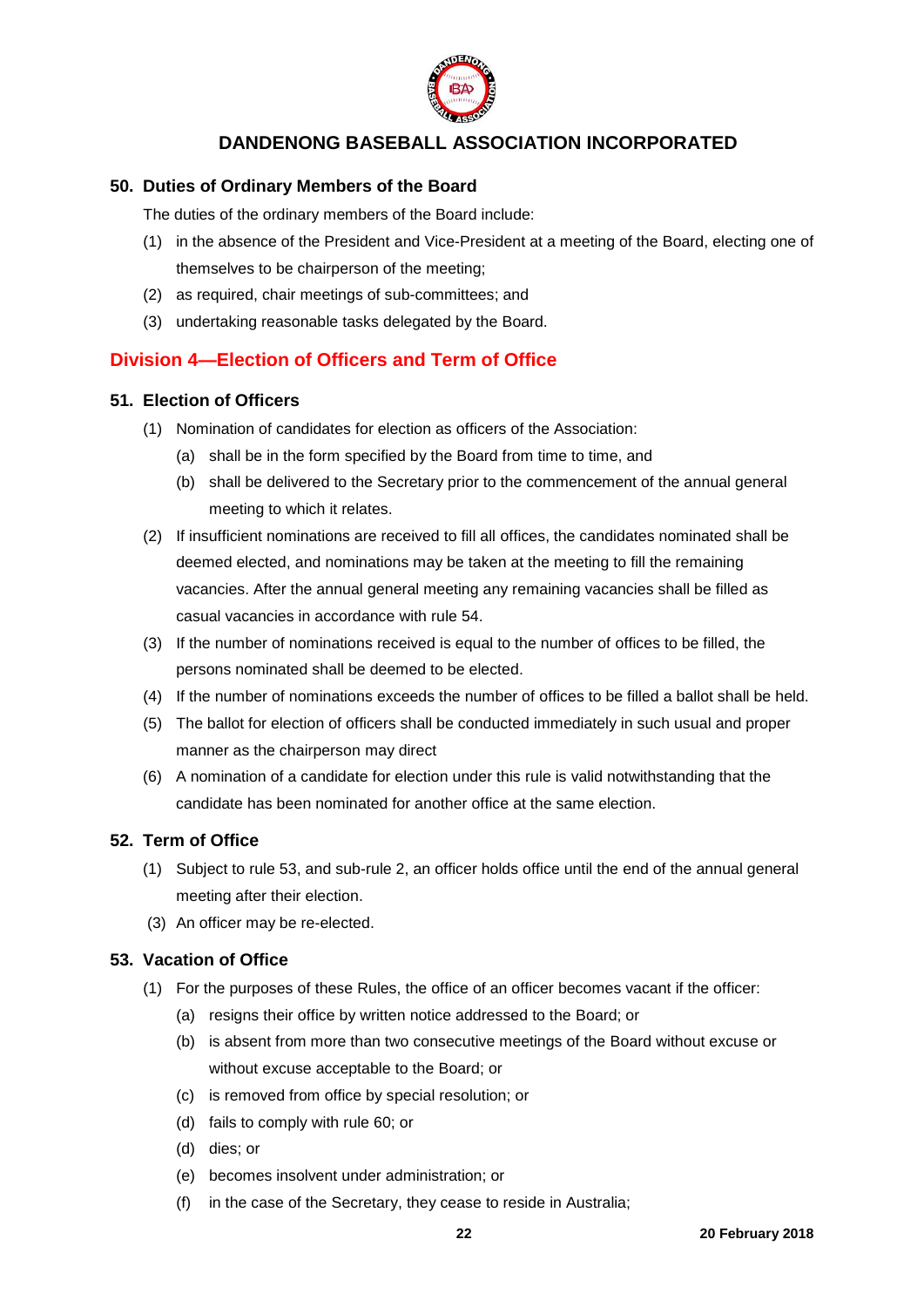

(2) If an officer is removed under sub-rules  $(1)(b)$ ,  $(1)(c)$  or  $1(d)$  the officer has all the rights accorded to a member under Division 2 of Part 3 of these Rules reworded to replace the words "*rule 19*" with the words "*sub-rules 53(1)(c)*".

## <span id="page-22-0"></span>**54. Filling Casual Vacancy**

- (1) Except as provide in sub-rule (2) the Board may appoint another person to a position that:
	- (a) has become vacant under rule 53; or
	- (b) was not filled by election at the last annual general meeting.
- (2) If the position of Secretary becomes vacant, the Board must appoint another person to the position within 14 days after the vacancy arises.
- (3) Sub-rule 43(3) applies to any officer appointed under sub-rule (1) or (2).
- (4) The Board may continue to act despite any vacancy in its membership.

## <span id="page-22-1"></span>**Division 5 – Board Meetings**

#### <span id="page-22-2"></span>**55. Meetings and Proceedings**

- (1) The Board shall meet at least 4 times per year at such place and at such time as the Board may determine.
- (2) Special meetings of the Board may be convened by any four officers.
- (3) The Secretary shall at least fourteen (14) days before the date fixed for holding a Board meeting cause to be sent to each officer at their nominated postal or email address appearing in the Register of Members, a notice by pre-paid post stating the place, date and time of the meeting and the nature of the business to be transacted at the meeting.
- (4) The Secretary shall cause to be sent to the Auditor at their nominated postal or email address, a copy of each notice sent to officers under sub-rule (3).
- (5) The Board may act notwithstanding any vacancy on the Board.
- (6) Voting by proxy is not permitted.

## <span id="page-22-3"></span>**56. Urgent meetings**

- (1) In cases of urgency, a meeting can be held without notice being given in accordance with rule 55 provided that as much notice as is practicable is given to each officer by the quickest means practicable.
- (2) The only business that may be conducted at an urgent meeting is the business for which the meeting is convened.
- (3) Any resolution made at an urgent meeting must be passed by an absolute majority of the Board.

## <span id="page-22-4"></span>**57. Procedure and Order of Business**

- (1) The procedure to be followed at a meeting of a Board must be determined from time to time by the Board.
- (2) The order of business may be determined by the officers present at the meeting.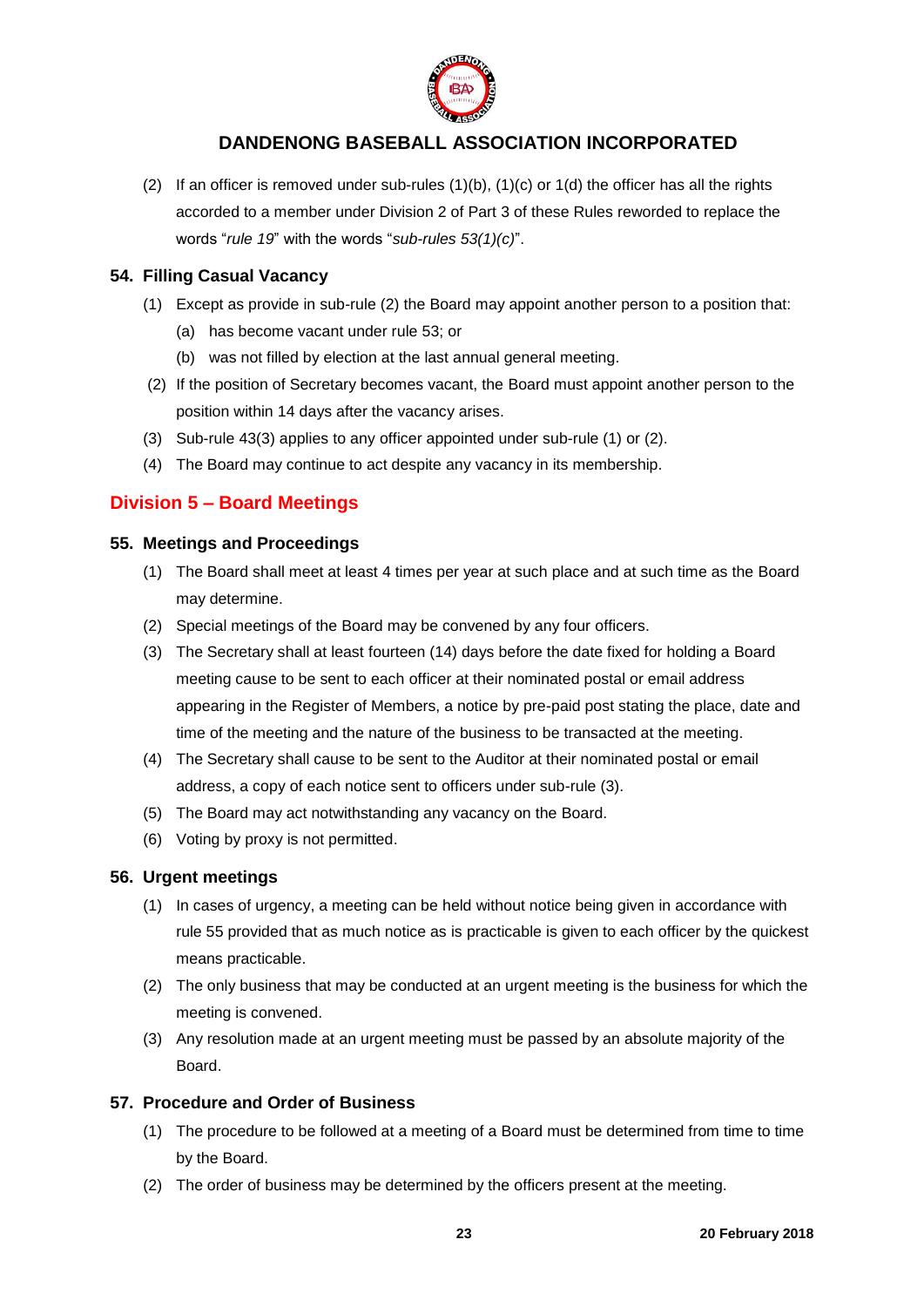

#### <span id="page-23-0"></span>**58. Quorum**

- (4) A majority of officers constitutes a quorum for the transaction of the business of the meeting of the Board.
- (5) No business shall be transacted unless a quorum is present and, if within thirty (30) minutes of the time appointed for the meeting a quorum is not present, the meeting shall stand adjourned to the same place and time on the corresponding day of the following week unless the meeting was an urgent meeting in which case it lapses.
- (6) At meetings of the Board the President, or in his absence the Vice-President, shall be chairperson. In the event that both the President and Vice-President are absent the ordinary officers present shall elect one of their number as chairperson.
- (7) Questions arising at a meeting of the Board shall be determined by an absolute majority of the Board by a show of hands or if demanded by any officer by a poll taken in such manner as the chairperson determines.
- (8) Subject to rule 60, each officer present at a Board meeting is entitled to one vote and, in the event of an equality of votes on any question, the chairperson is entitled to a second or casting vote.

#### <span id="page-23-1"></span>**59. Use of Technology**

- (1) An officer who is not physically present at a Board meeting may participate in the meeting by the use of technology that allows that officer and all the other officers present to clearly and simultaneously communicate with each other.
- (2) For the purposes of this rule, an officer participating in a Board meeting as permitted under sub-rule (1) is taken to be present at the meeting and, if the officer votes at the meeting, is taken to have voted in person.

#### <span id="page-23-2"></span>**60. Conflict of Interest**

- (1) An officer who has a direct or indirect:
	- (a) material personal interest in any contractual matter, or financial matter; or
	- (b) potential conflict of interest in any selection matter, or disciplinary matter;

being considered at a meeting of the Board, shall as soon as they become aware of the interest in the matter, disclose the nature and extent of that interest to the Board and at the next general meeting of the Association.

- (2) Sub-rule (1) does not apply in respect of any such interest:
	- (a) that exists only because the officer:
		- (i) is a member, official or employee of the Association or a member; or
		- (iii) belongs to a class of persons for whose benefit the Association is established; or
	- (b) that the member has in common with all, or a substantial proportion of, the members.
- (3) If the officer discloses a material personal interest in a matter referred to in sub-rule  $(1)(a)$ :
	- (a) they must provide details of the nature and extent of the interest, and the relation of the interest to the activities of the Association;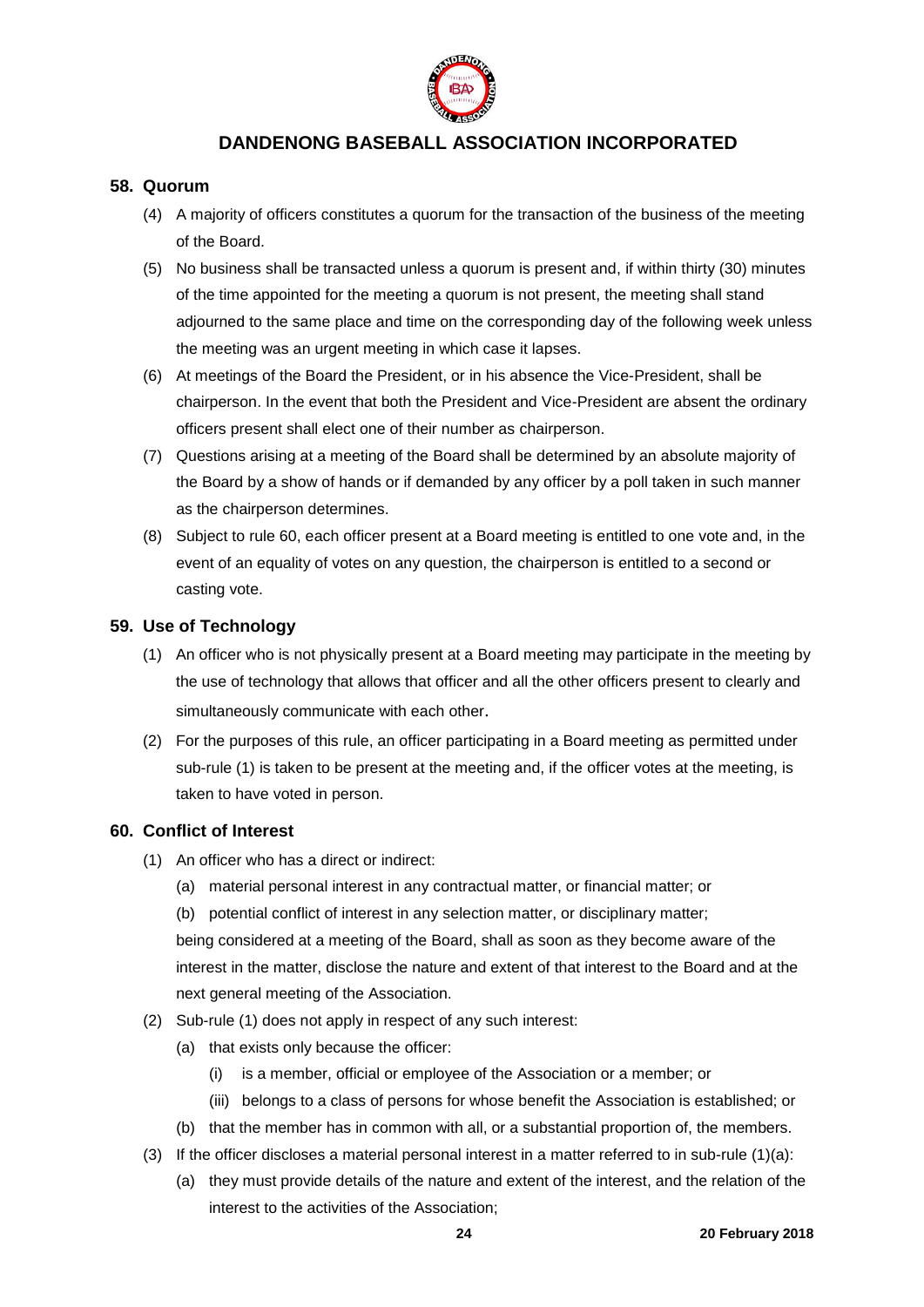

- (b) they may not be present while the matter is being considered;
- (c) they may not vote on the matter or any other officer's eligibility to vote on the matter.
- (4) If the officer discloses a potential conflict of interest in a matter referred to in sub-rule (1)(b):
	- (a) they must provide details of the nature of the interest to the matter; and
	- (b) they may only vote on the matter if an absolute majority of the Board resolves to allow it.
- (5) A general notice that an officer is a member or employee of any specified firm, company, association or member is sufficient declaration with regards such officer and the said matters. After such general notice it is not necessary for the officer give a special notice relating to any particular transaction with that firm, company, association or member unless the nature of the relationship or interest changes materially.
- (6) The details referred to in sub-rules (3) and (4) must be recorded in the minutes of the Board meeting at which the interest is first disclosed.

#### <span id="page-24-0"></span>**61. Minutes of Meetings**

- (1) The Board must ensure that minutes are taken and kept of each Board meeting.
- (2) The minutes must record the following—
	- (a) the names of the members in attendance at the meeting;
	- (b) the business considered at the meeting;
	- (c) any resolution on which a vote is taken and the result of the vote;
	- (d) any material personal interest disclosed under rule 65.

## <span id="page-24-1"></span>**PART 6 - SUB-COMMITTEES**

#### <span id="page-24-2"></span>**62. Purposes and Powers of Sub-committees**

Any sub-committee formed pursuant to rule 42 shall:

- (1) conduct its business within the terms of its written delegation from the Board;
- (2) maintain minutes of it meetings and business;
- (3) within seven (7) days of any meeting, send a copy of the minutes and any supporting documents to the Secretary;
- (4) not commit the Association to any monetary or other obligation or liability whatsoever, except with the prior written consent of the Board.

## <span id="page-24-3"></span>**PART 7 - FINANCIAL MATTERS**

#### <span id="page-24-4"></span>**63. Source of Funds**

The funds of the Association shall be derived from annual subscriptions and such other sources as the Association may determine from time to time.

## <span id="page-24-5"></span>**64. Management of Funds**

(1) The Association must open an account with a financial institution from which all expenditure of the Association is made and into which all of the Association's revenue is deposited.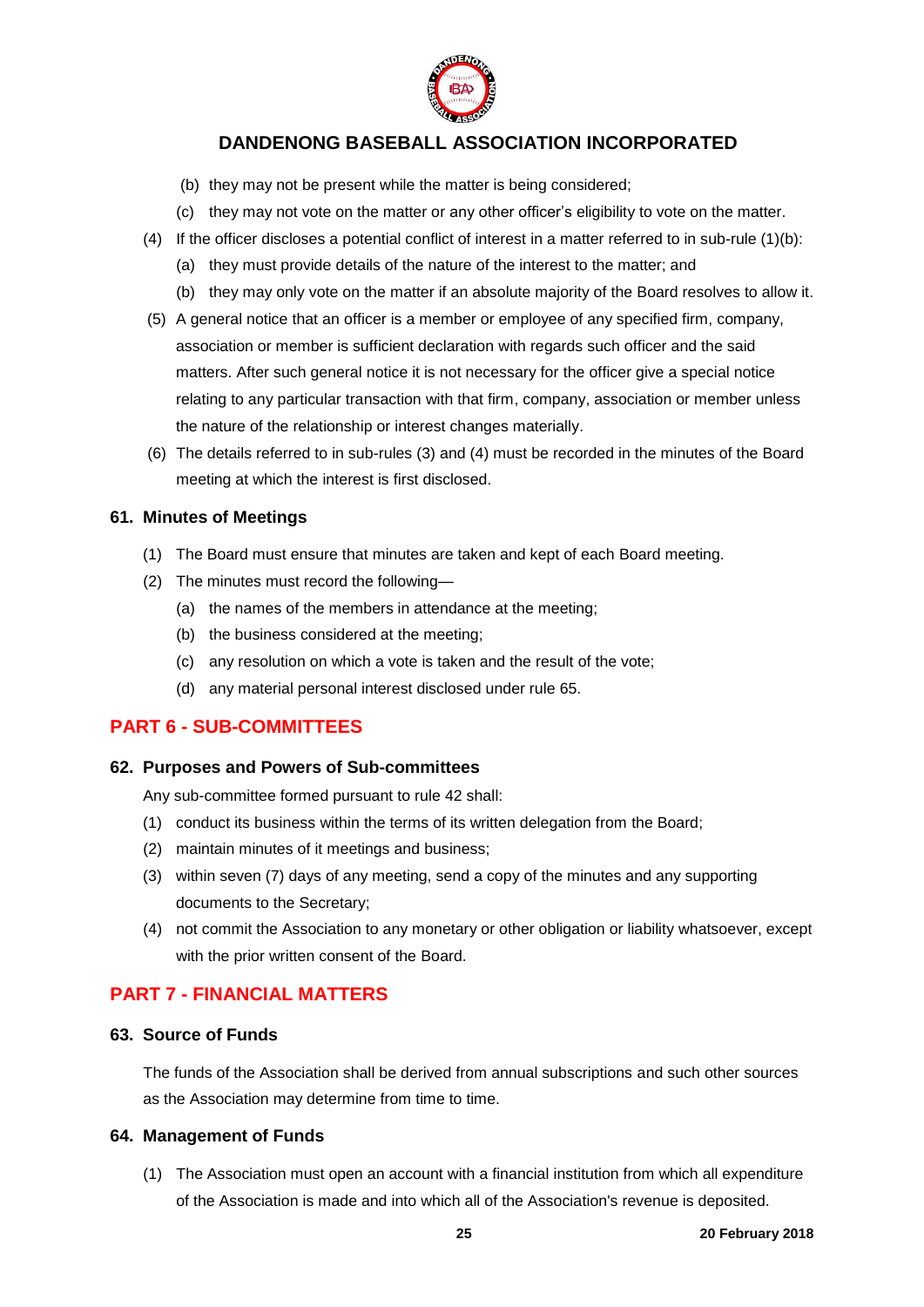

- (2) Subject to any restrictions imposed by a general meeting, the Board may approve expenditure on behalf of the Association.
- (3) The Board may authorise the Treasurer to expend funds on behalf of the Association (including by electronic funds transfer) up to a specified limit without requiring approval from the Board for each item on which the funds are expended.
- (4) All negotiable instruments issued by the Association must be signed by two (2) Board members.

#### <span id="page-25-0"></span>**65. Financial Records**

- (1) The Association must keep financial records that:
	- (a) correctly record and explain its transactions, financial position and performance; and
	- (b) enable financial statements to be prepared as required by the Act.
- (2) The Association must retain the financial records for 7 years after the transactions covered by the records are completed.
- (3) The Treasurer must keep in his or her custody, or under his or her control:
	- (a) the financial records for the current financial year; and
	- (b) any other financial records as authorised by the Board.

#### <span id="page-25-1"></span>**66. Financial Statements**

- (1) For each financial year, the Board must ensure that the requirements under the Act relating to the financial statements of the Association are met.
- (2) Without limiting sub-rule (1), those requirements include:
	- (a) the preparation of the financial statements;
	- (b) the audit of the financial statements;
	- (c) the certification of the financial statements by the Board;
	- (d) the submission of the financial statements to the annual general meeting of the Association;
	- (e) the lodgement with the Registrar of the financial statements and accompanying reports, certificates, statements and fee.

## <span id="page-25-2"></span>**PART 8 – GENERAL MATTERS**

#### <span id="page-25-3"></span>**67. Indemnity of Officers and Officials**

The Association indemnifies the Board and each officer and official against any liability incurred in good faith in the course of performing their duties under these Rules and the By-laws.

### <span id="page-25-4"></span>**68. Alterations of Rules**

These Rules may only be amended by a special resolution of members or as otherwise permitted by the Act.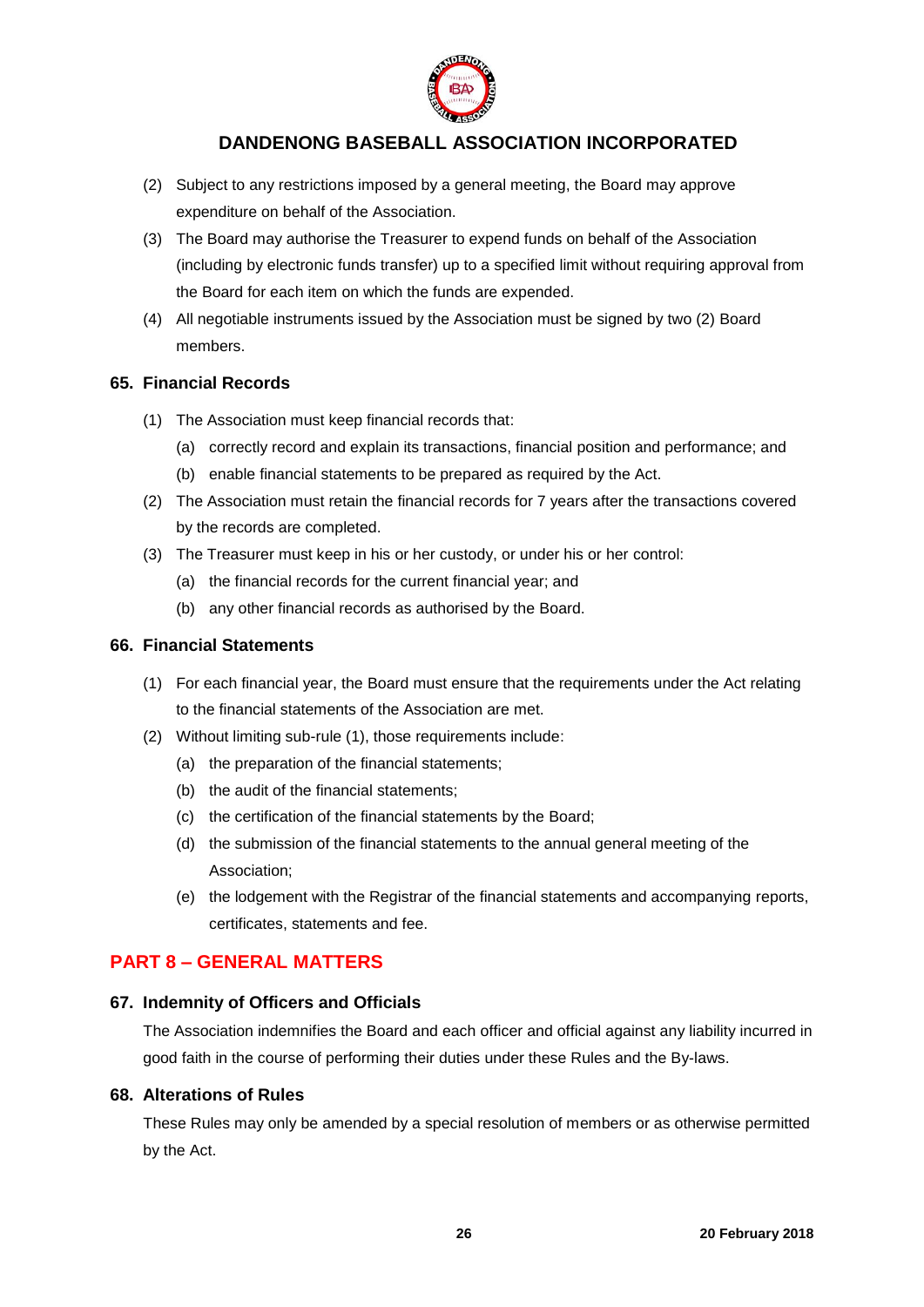

## <span id="page-26-0"></span>**69. Delivery of Notices**

- (1) A notice may be or served by or on behalf of the Association upon any member either personally or by sending it to the member at the nominated postal or email address shown in the Register of Members.
- (2) Where a document is properly addressed prepaid and posted to a person as a letter, the document shall, be deemed to have been given at the time at which the letter would have been delivered in the ordinary course of post. Where a document is emailed to a person, it will have been deemed to have been given at the time and date digitally encoded within it.

## <span id="page-26-1"></span>**70. Winding Up or Cancellation**

ln the event of the winding up or cancellation of the incorporation of the Association, the net assets of the Association shall be given or transferred to some other incorporated association having objects similar to the Association, as determined by the members of the Association at or before the time of dissolution, or in default thereof be given or transferred in trust to Baseball Victoria Inc. or its successors to be used specifically for the purposes of promoting the game of winter baseball in the region of Victoria serviced by the members of the Association.

## <span id="page-26-2"></span>**71. Custody and Inspection of Records**

- (1) The records of the Association required to be kept under the Act shall be kept by the Secretary and Treasurer, as stated in rules 48 and 49, for seven (7) years.
- (2) Members may on request inspect free of charge:
	- (a) the register of members;
	- (b) the minutes of general meetings;
	- (c) subject to sub-rule (3), the financial records, books, securities and any other relevant document of the Association, including minutes of Board meetings.
- (3) The Board may refuse to permit a member to inspect records of the Association that relate to confidential, personal, employment, commercial or legal matters or where to do so may be prejudicial to the interests of the Association.
- (4) The Board must on request make copies of these Rules available to members and applicants for membership free of charge.

## <span id="page-26-3"></span>**72. Auditor**

- (1) The Auditor shall be a member of Chartered Accountants Australia New Zealand, and/or CPA Australia, and/or the Institute of Public Accountants, and conduct the audit in accordance with the Australian Auditing Standards.
- (2) The Auditor may not be an officer of the Association.
- (3) The Auditor elected or appointed under these Rules shall not by virtue only of election or appointment be a member of the Association, nor shall membership of the Association be prerequisite for election or appointment as the Auditor.